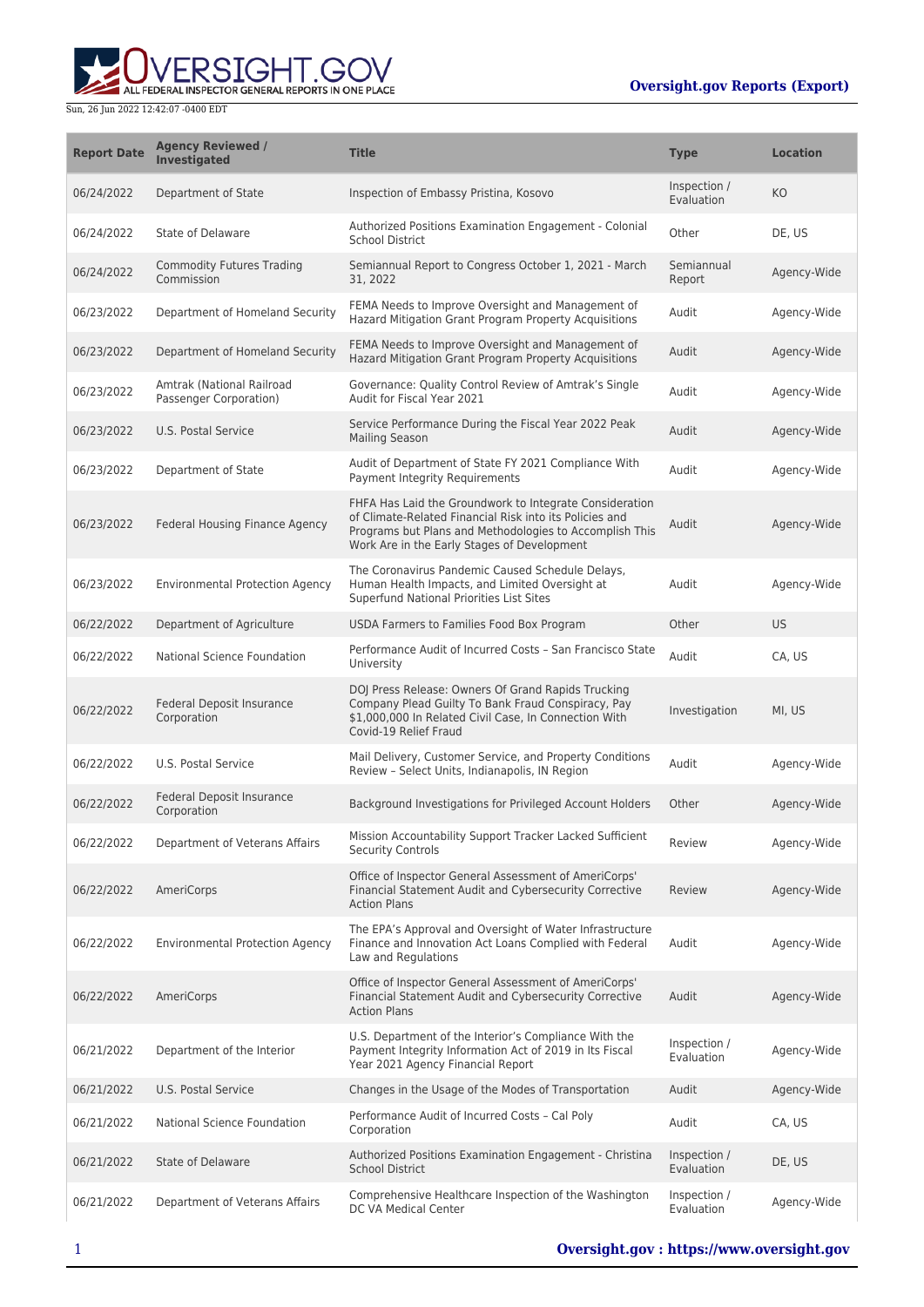

| <b>Report Date</b> | <b>Agency Reviewed /</b><br><b>Investigated</b>              | <b>Title</b>                                                                                                                                        | <b>Type</b>                | <b>Location</b>                    |
|--------------------|--------------------------------------------------------------|-----------------------------------------------------------------------------------------------------------------------------------------------------|----------------------------|------------------------------------|
| 06/17/2022         | Internal Revenue Service                                     | Fiscal Year 2022 Review of Compliance With Legal<br>Guidelines When Conducting Seizures of Taxpayers'<br>Property                                   | Audit                      | Agency-Wide                        |
| 06/17/2022         | U.S. International Development<br><b>Finance Corporation</b> | DFC Complied with Payment Integrity Information Act of<br>2019 Requirements in Fiscal Year 2021                                                     | Audit                      |                                    |
| 06/17/2022         | <b>Federal Deposit Insurance</b><br>Corporation              | DOJ Press Release: Owner of Tech Services Company<br>Sentenced to More than Three Years in Prison for \$13<br>Million COVID-Relief Fraud Scheme     | Investigation              | MA, US                             |
| 06/17/2022         | Federal Deposit Insurance<br>Corporation                     | DOJ Press Release: Man Arrested for Allegedly Distributing<br>Over \$230 Million of Adulterated HIV Medication                                      | Investigation              | FL, US                             |
| 06/17/2022         | U.S. Agency for International<br>Development                 | USAID OIG Semiannual Report to Congress: October 1,<br>2021- March 31, 2022                                                                         | Semiannual<br>Report       | Agency-Wide                        |
| 06/16/2022         | <b>Railroad Retirement Board</b>                             | The Railroad Retirement Board was Not Compliant with<br>the Payment Integrity Information Act for Fiscal Year 2021                                  | Audit                      | Agency-Wide                        |
| 06/16/2022         | Department of Homeland Security                              | Semiannual Report to Congress October 1, 2021 - March<br>31, 2022                                                                                   | Other                      | Agency-Wide                        |
| 06/16/2022         | Architect of the Capitol                                     | Audit of Fiscal Year 2021 Financial Statements                                                                                                      | Audit                      | Agency-Wide                        |
| 06/16/2022         | Architect of the Capitol                                     | Fiscal Year 2021 Financial Statements Audit Management<br>Letter                                                                                    | Audit                      | Agency-Wide                        |
| 06/16/2022         | Denali Commission                                            | <b>Investigative Summary</b>                                                                                                                        | Investigation              | Agency-Wide                        |
| 06/16/2022         | Department of Justice                                        | Audit of the Office of Justice Programs Grant Awarded to<br>the Pinellas Ex-Offender Re-Entry Coalition, Inc.,<br>Clearwater, Florida               | Audit                      | FL, US                             |
| 06/15/2022         | Board of Governors of the Federal<br>Reserve System          | Security Control Review of the Board's Secure Document<br>System                                                                                    | Audit                      | Agency-Wide                        |
| 06/15/2022         | Board of Governors of the Federal<br>Reserve System          | Testing Results for the Board's Software and License<br><b>Asset Management Processes</b>                                                           | Audit                      | Agency-Wide                        |
| 06/15/2022         | Amtrak (National Railroad<br>Passenger Corporation)          | FINANCIAL MANAGEMENT: Improving Payment Request<br>Controls Could Provide a Better Value for Purchases and<br>Protect the Company's Interests       | Audit                      | Agency-Wide                        |
| 06/15/2022         | Department of Defense                                        | Audit of the Reuse of Defense Logistics Agency<br>Disposition Services Excess Property                                                              | Audit                      | Agency-Wide                        |
| 06/15/2022         | <b>Tennessee Valley Authority</b>                            | TVA Nuclear Maintenance Employee Time Reporting                                                                                                     | Inspection /<br>Evaluation | Agency-Wide                        |
| 06/15/2022         | <b>Small Business Administration</b>                         | SBA's Controls Over Cash Contributions and Gifts, Fiscal<br>Years 2022 and 2021                                                                     | Inspection /<br>Evaluation | Agency-Wide                        |
| 06/15/2022         | Department of Energy                                         | The Department of Energy's Chief Information Officer's<br><b>Business Operations Support Services Contract</b>                                      | Audit                      | $\cdot$ DC, US<br>$\bullet$ MD, US |
| 06/14/2022         | Department of Justice                                        | Audit of the United States Marshals Service's Management<br>of Seized Cryptocurrency                                                                | Audit                      | Agency-Wide                        |
| 06/14/2022         | Department of Veterans Affairs                               | Financial Efficiency Review of the VA El Paso Healthcare<br>System in Texas and New Mexico                                                          | Inspection /<br>Evaluation | $\bullet$ TX, US<br>• NM, US       |
| 06/14/2022         | National Aeronautics and Space<br>Administration             | NASA's Management of the Earth Science Disasters<br>Program                                                                                         | Audit                      | Agency-Wide                        |
| 06/14/2022         | Department of Energy                                         | The Western Federal Power System's Fiscal Year 2021<br><b>Financial Statement Audit</b>                                                             | Audit                      | Agency-Wide                        |
| 06/13/2022         | Department of the Interior                                   | Improvements Needed in the Bureau of Safety and<br>Environmental Enforcement's Procedures Concerning<br>Offshore Venting and Flaring Record Reviews | Other                      | Agency-Wide                        |
| 06/13/2022         | Department of Defense                                        | Audit of the Department of Defense's Implementation of<br>Predictive Maintenance Strategies to Support Weapon<br><b>System Sustainment</b>          | Audit                      | Agency-Wide                        |
| 06/13/2022         | <b>Federal Election Commission</b>                           | Investigative Summary I22INV00010: Lost FEC Laptop<br>Reported by an Agency Employee                                                                | Investigation              | Agency-Wide                        |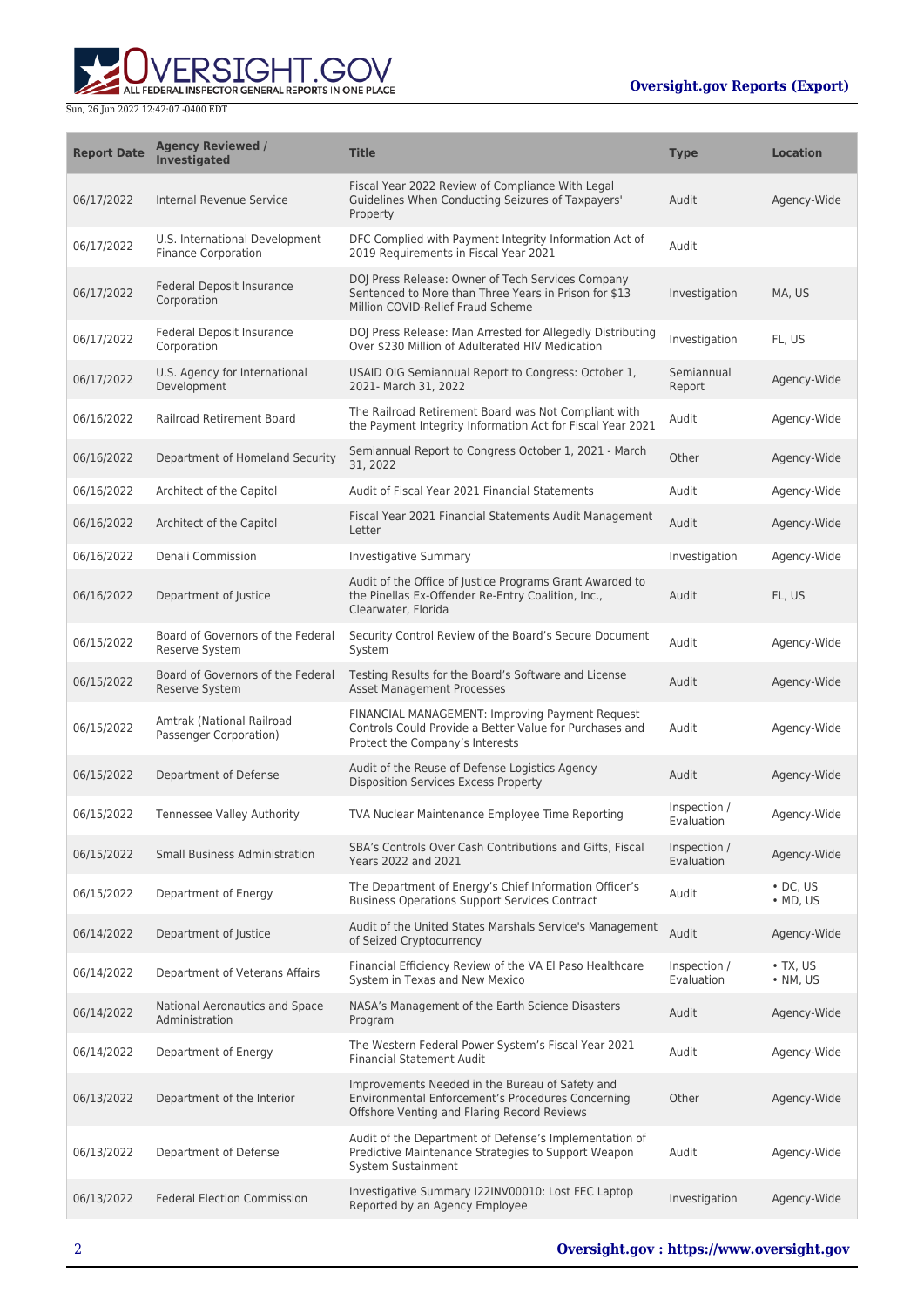

| <b>Report Date</b> | <b>Agency Reviewed /</b><br>Investigated           | <b>Title</b>                                                                                                                                                                                                    | <b>Type</b>                | <b>Location</b> |
|--------------------|----------------------------------------------------|-----------------------------------------------------------------------------------------------------------------------------------------------------------------------------------------------------------------|----------------------------|-----------------|
| 06/13/2022         | <b>Multiple Agencies</b>                           | Key Insights: Identity Fraud Reduction and Redress in<br>Pandemic Response Programs                                                                                                                             | Other                      | Agency-Wide     |
| 06/10/2022         | State of Delaware                                  | Authorized Positions Examination Engagement -<br><b>Brandywine School District</b>                                                                                                                              | Other                      | DE, US          |
| 06/10/2022         | Department of Homeland Security                    | Department of Homeland Security's FY 2021 Compliance<br>with the Payment Integrity Information Act of 2019 and<br>Executive Order 13520, Reducing Improper Payments                                             | Audit                      | Agency-Wide     |
| 06/10/2022         | Tennessee Valley Authority                         | <b>TVA Nuclear Radiation Dosage</b>                                                                                                                                                                             | Inspection /<br>Evaluation | Agency-Wide     |
| 06/09/2022         | Department of Education                            | Duplicate Higher Education Emergency Relief Fund Grant<br>Awards                                                                                                                                                | Other                      | Agency-Wide     |
| 06/09/2022         | Peace Corps                                        | Final Report on the Post Re-Entry Health and Safety<br>Review of Peace Corps/Ecuador                                                                                                                            | Review                     | EC              |
| 06/09/2022         | Farm Credit Administration                         | Farm Credit Administration's Enterprise Risk Management<br>and Internal Control Program                                                                                                                         | Audit                      | Agency-Wide     |
| 06/09/2022         | Federal Deposit Insurance<br>Corporation           | DOJ Press Release: Two Burlington County Women<br>Charged in \$175 Million Check-Cashing Scheme                                                                                                                 | Investigation              | NJ, US          |
| 06/09/2022         | National Aeronautics and Space<br>Administration   | NASA's Management of the Mobile Launcher 2 Contract                                                                                                                                                             | Audit                      | Agency-Wide     |
| 06/09/2022         | U.S. Postal Service                                | Mail Delivery, Customer Service, and Property Conditions<br>Review - Renton Main Post Office, Renton, WA                                                                                                        | Audit                      | Agency-Wide     |
| 06/08/2022         | U.S. Postal Service                                | Competitive Outbound International Negotiated Service<br>Agreement Pricing and Revenue Commitments                                                                                                              | Audit                      | Agency-Wide     |
| 06/08/2022         | U.S. Postal Service                                | Competitive Outbound International Negotiated Service<br>Agreement Pricing and Revenue Commitments                                                                                                              | Audit                      | Agency-Wide     |
| 06/08/2022         | Department of Defense                              | DoD Cooperative Agreements With Coronavirus Aid,<br>Relief, and Economic Security Act Obligations                                                                                                               | Audit                      | Agency-Wide     |
| 06/08/2022         | Federal Deposit Insurance<br>Corporation           | DOJ Press Release: Florida Man Arrested for \$2.5 Million<br><b>COVID-Relief Fraud</b>                                                                                                                          | Investigation              | <b>US</b>       |
| 06/08/2022         | Multiple Agencies                                  | Lessons Learned in Oversight of Pandemic Relief Funds                                                                                                                                                           | Other                      | Agency-Wide     |
| 06/08/2022         | Department of Veterans Affairs                     | Contract Medical Exam Program Limitations Put Veterans<br>at Risk for Inaccurate Claims Decisions                                                                                                               | Review                     | Agency-Wide     |
| 06/08/2022         | U.S. Agency for International<br>Development       | Agreed-Upon Procedures Engagement of USAID Resources<br>Managed by Education Development Center Inc. in Liberia<br>Under Cost-Plus-Fixed-Fee Contract, AID-669-<br>TO-17-00001, March 2, 2017, to July 31, 2021 | Other                      | LR              |
| 06/08/2022         | U.S. Postal Service                                | U.S. Postal Service International Mail Operations and<br>Performance Data                                                                                                                                       | Audit                      | Agency-Wide     |
| 06/08/2022         | Department of State                                | Management Assistance Report: The Department of<br>State's Records Retirement Process                                                                                                                           | Other                      | Agency-Wide     |
| 06/08/2022         | <b>Environmental Protection Agency</b>             | The EPA Continues to Fail to Meet Inspection<br>Requirements for Hazardous Waste Treatment, Storage,<br>and Disposal Facilities                                                                                 | Audit                      | Agency-Wide     |
| 06/07/2022         | State of Delaware                                  | Authorized Positions Examination Engagement - Caesar<br>Rodney School District                                                                                                                                  | Other                      | DE, US          |
| 06/07/2022         | Department of Energy                               | Special Report on Prospective Considerations for the Loan<br>Authority Supported Under the Loan Programs Office to<br>Improve Internal Controls and Prevent Fraud, Waste, and<br>Abuse                          | Other                      | DC, US          |
| 06/07/2022         | Federal Deposit Insurance<br>Corporation           | DOJ Press Release: New York And Florida Resident<br>Sentenced To 51 Months In Prison For \$6.8 Million<br>Paycheck Protection Program Fraud Scheme                                                              | Investigation              | NJ, US          |
| 06/07/2022         | <b>Gulf Coast Ecosystem Restoration</b><br>Council | FINANCIAL MANAGEMENT: Audit of the Gulf Coast<br>Ecosystem Restoration Council's Compliance with PIIA for<br>Fiscal Year 2021                                                                                   | Audit                      | Agency-Wide     |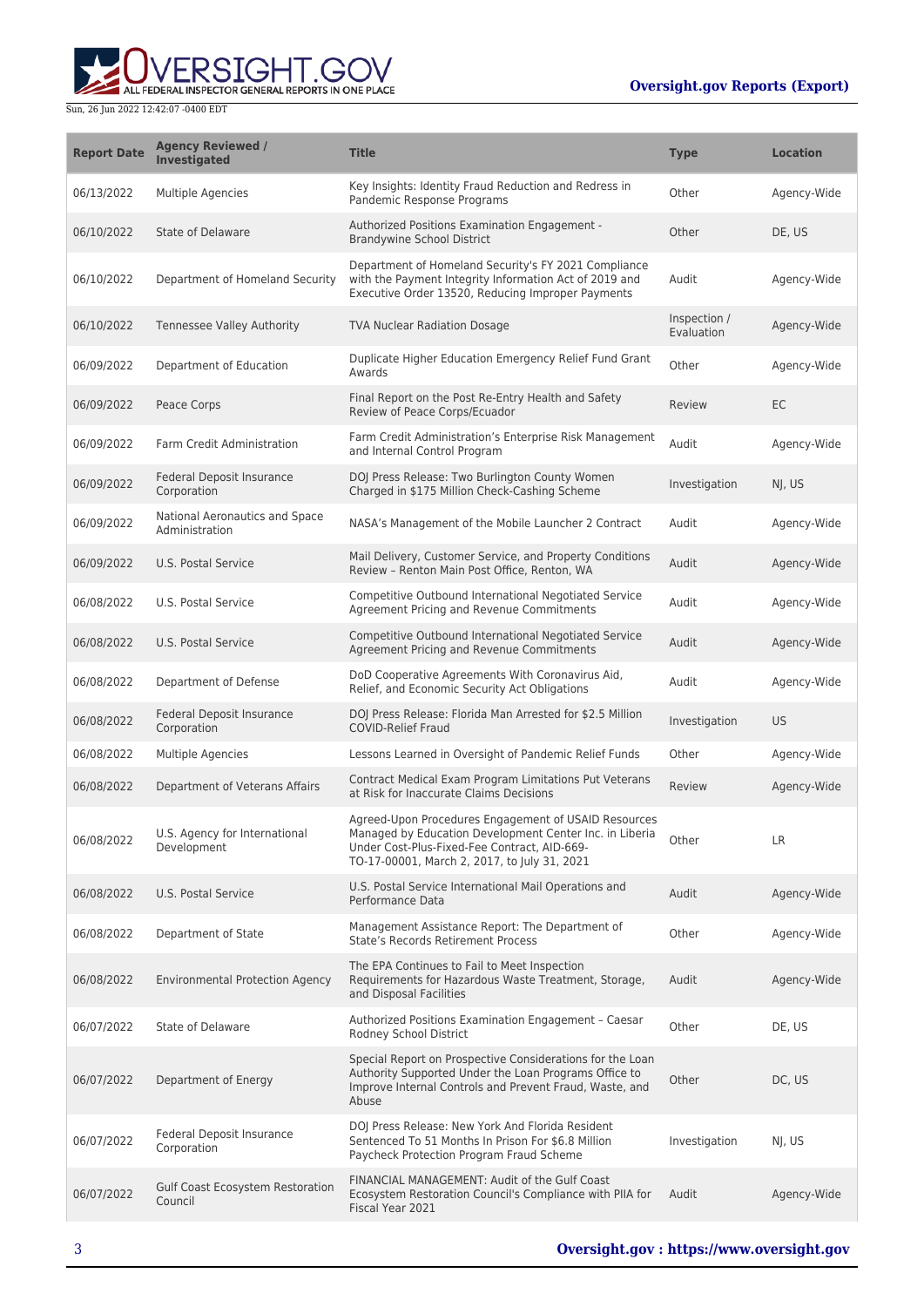

| <b>Report Date</b> | <b>Agency Reviewed /</b><br><b>Investigated</b>                            | <b>Title</b>                                                                                                                                                                                                           | <b>Type</b>                | <b>Location</b>                                                                        |
|--------------------|----------------------------------------------------------------------------|------------------------------------------------------------------------------------------------------------------------------------------------------------------------------------------------------------------------|----------------------------|----------------------------------------------------------------------------------------|
| 06/07/2022         | U.S. Postal Service                                                        | Mail Delivery, Customer Service, and Property Conditions<br>Review - Lacey Branch, Lacey, WA                                                                                                                           | Audit                      | Agency-Wide                                                                            |
| 06/07/2022         | U.S. Postal Service                                                        | Mail Delivery, Customer Service, and Property Conditions<br>Review - Kent Main Post Office, Kent, WA                                                                                                                   | Audit                      | Agency-Wide                                                                            |
| 06/07/2022         | U.S. Agency for International<br>Development                               | Financial Audit of USAID Resources Managed by Baylor<br>College of Medicine Children's Foundation Lesotho Under<br>Agreement 72067419CA00016, July 1, 2020, to June 30,<br>2021                                        | Other                      | <b>LS</b>                                                                              |
| 06/07/2022         | U.S. Agency for International<br>Development                               | Financial Audit of USAID Resources Managed by American<br>University of Nigeria Under Cooperative Agreement<br>72062019CA0002, August 1, 2020, to July 31, 2021                                                        | Other                      | <b>NG</b>                                                                              |
| 06/07/2022         | U.S. Agency for International<br>Development                               | Financial Audit of USAID Resources Managed by<br>Organization for Public Health Interventions and<br>Development in Zimbabwe Under Cooperative Agreement<br>72061320CA00005, October 1, 2020, to September 30,<br>2021 | Other                      | ZW                                                                                     |
| 06/07/2022         | U.S. Agency for Global Media<br>(f/k/a Broadcasting Board of<br>Governors) | Audit of U.S. Agency for Global Media FY 2021 Compliance<br>With Payment Integrity Requirements                                                                                                                        | Audit                      | Agency-Wide                                                                            |
| 06/06/2022         | Department of Energy                                                       | The Department of Energy's Unclassified Cybersecurity<br>Program - 2021                                                                                                                                                | Inspection /<br>Evaluation | Agency-Wide                                                                            |
| 06/06/2022         | Millennium Challenge Corporation                                           | MCC Complied in Fiscal Year 2021 With the Payment<br>Integrity Information Act of 2019                                                                                                                                 | Audit                      | US                                                                                     |
| 06/06/2022         | Department of Veterans Affairs                                             | Suicide Prevention Coordinators Need Improved Training,<br>Guidance, and Oversight                                                                                                                                     | Review                     | Agency-Wide                                                                            |
| 06/06/2022         | <b>Federal Deposit Insurance</b><br>Corporation                            | DOJ Press Release: Foreign National Involved in Religious<br>Institution Check Theft Conspiracy Sentenced to Over<br>Three Years in Federal Prison                                                                     | Investigation              | MD, US                                                                                 |
| 06/06/2022         | Denali Commission                                                          | Semiannual Report to The Congress, October 1, 2021 -<br>March 31, 2022                                                                                                                                                 | Semiannual<br>Report       | Agency-Wide                                                                            |
| 06/06/2022         | Nuclear Regulatory Commission                                              | Audit of the NRC's Fiscal Year (FY) 2021 Compliance with<br>Improper Payment Laws                                                                                                                                      | Audit                      | MD, US                                                                                 |
| 06/03/2022         | U.S. Postal Service                                                        | Negotiated Service Agreement and Customer Compliance<br>Capping Report                                                                                                                                                 | Audit                      | Agency-Wide                                                                            |
| 06/02/2022         | <b>U.S. Postal Service</b>                                                 | Property Condition Review Capping Report                                                                                                                                                                               | Audit                      | Agency-Wide                                                                            |
| 06/02/2022         | Department of the Treasury                                                 | Independent Review of 4003(b) Loan Recipient's<br>Validation Memo - SkyWest Airlines, Inc.                                                                                                                             | Review                     | Agency-Wide                                                                            |
| 06/02/2022         | Department of Veterans Affairs                                             | Comprehensive Healthcare Inspection of the Hershel<br>"Woody" Williams VA Medical Center in Huntington, West<br>Virginia                                                                                               | Inspection /<br>Evaluation | $\bullet$ WV, US<br>• KY, US<br>$\bullet$ WV, US<br>$\cdot$ OH, US<br>$\bullet$ WV, US |
| 06/02/2022         | Department of Veterans Affairs                                             | Comprehensive Healthcare Inspection of the Beckley VA<br>Medical Center in West Virginia                                                                                                                               | Inspection /<br>Evaluation | $\bullet$ WV, US<br>$\cdot$ WV, US<br>$\bullet$ WV, US                                 |
| 06/01/2022         | Department of Veterans Affairs                                             | Veterans Data Integration and Federation Enterprise<br>Platform Lacks Sufficient Security Controls                                                                                                                     | Audit                      | Agency-Wide                                                                            |
| 06/01/2022         | State of Delaware                                                          | Authorized Positions Examination Engagement -<br>Appoquinimink School District                                                                                                                                         | Other                      | DE, US                                                                                 |
| 06/01/2022         | U.S. Agency for International<br>Development                               | Financial Audit of Danish Refugee Council Under Multiple<br>Awards, for the Fiscal Year Ended December 31, 2019,                                                                                                       | Other                      | US.                                                                                    |
| 06/01/2022         | Department of Veterans Affairs                                             | Deficits with Metrics Following Implementation of the New<br>Electronic Health Record at the Mann-Grandstaff VA<br>Medical Center in Spokane, Washington                                                               | Inspection /<br>Evaluation | WA, US                                                                                 |
| 06/01/2022         | Department of Education                                                    | The Office of Postsecondary Education's Oversight of<br>Higher Education Emergency Relief Fund Grants                                                                                                                  | Audit                      | Agency-Wide                                                                            |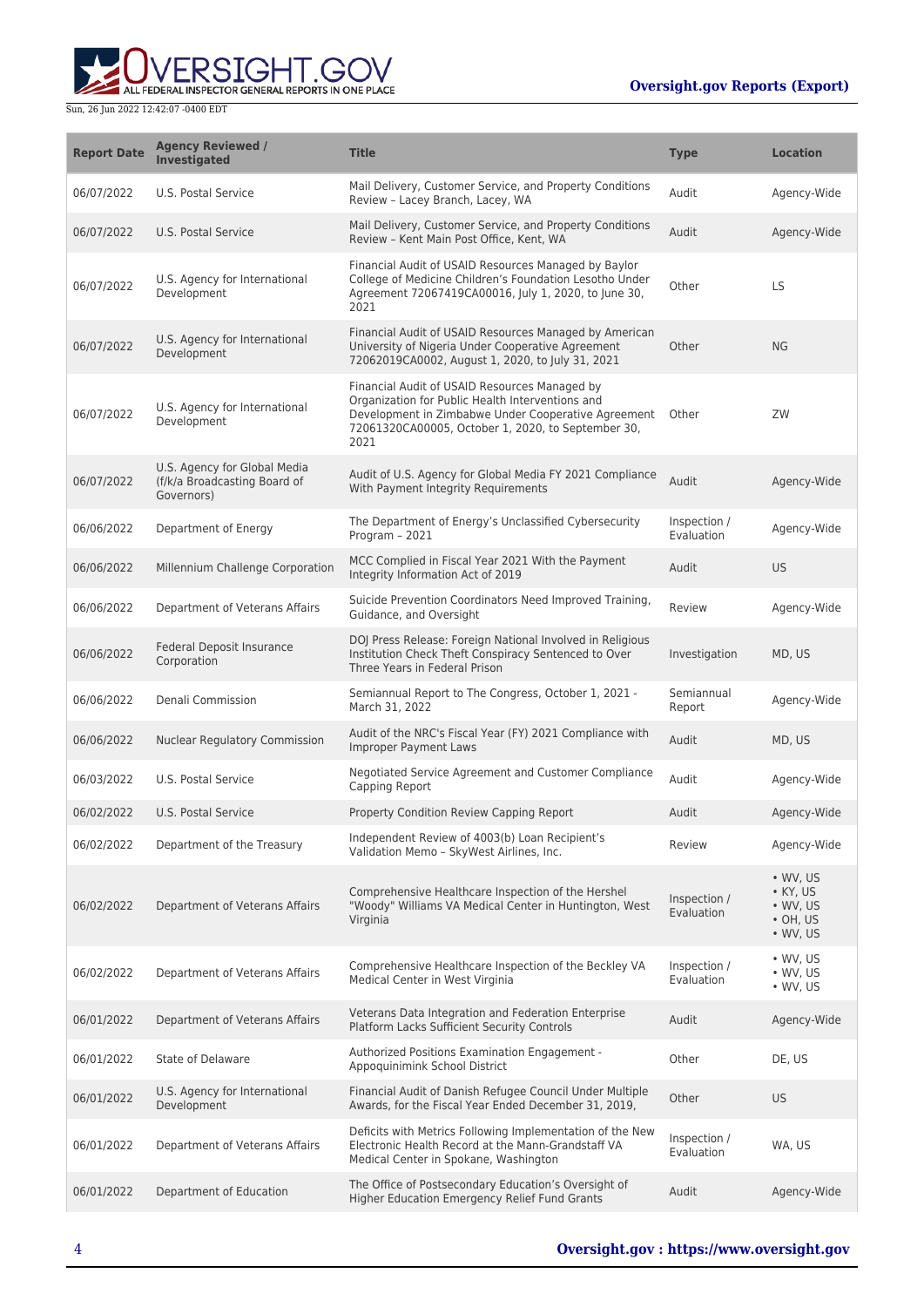**WERSIGHT.GOV** 

| <b>Report Date</b> | <b>Agency Reviewed /</b><br>Investigated                                                               | <b>Title</b>                                                                                                                                                          | <b>Type</b>                | <b>Location</b> |
|--------------------|--------------------------------------------------------------------------------------------------------|-----------------------------------------------------------------------------------------------------------------------------------------------------------------------|----------------------------|-----------------|
| 06/01/2022         | National Science Foundation                                                                            | Performance Audit of Incurred Costs - University of Maine                                                                                                             | Audit                      | ME, US          |
| 06/01/2022         | Federal Deposit Insurance<br>Corporation                                                               | DOJ Press Release: Tulsa Man Sentenced for Defrauding<br><b>Investor and Banks of Millions</b>                                                                        | Investigation              | OK, US          |
| 06/01/2022         | Department of Veterans Affairs                                                                         | Inspection of Information Technology Security at the<br>Consolidated Mail Outpatient Pharmacy in Dallas, Texas                                                        | Inspection /<br>Evaluation | TX, US          |
| 06/01/2022         | Department of State, U.S. Agency<br>for Global Media (f/k/a<br><b>Broadcasting Board of Governors)</b> | Semiannual Report to The Congress, October 1, 2021 -<br>March 31, 2022                                                                                                | Semiannual<br>Report       | Agency-Wide     |
| 06/01/2022         | <b>Tennessee Valley Authority</b>                                                                      | Non-Power Dam Control System Cybersecurity                                                                                                                            | Audit                      | Agency-Wide     |
| 06/01/2022         | Department of Veterans Affairs                                                                         | Inspection of Information Technology Security at the<br>Consolidated Mail Outpatient Pharmacy in Tucson, Arizona                                                      | Inspection /<br>Evaluation | Agency-Wide     |
| 06/01/2022         | Office of the Director of National<br>Intelligence                                                     | The Office of the Inspector General of the Intelligence<br>Community Releases Its Semiannual Report to Congress                                                       | Semiannual<br>Report       | Agency-Wide     |
| 06/01/2022         | <b>Election Assistance Commission</b>                                                                  | Semiannual Report to Congress - Spring 2022                                                                                                                           | Semiannual<br>Report       | Agency-Wide     |
| 06/01/2022         | Department of the Treasury                                                                             | Semiannual Report to Congress, Department of the<br>Treasury, Office of Inspector General (October 1, 2021 -<br>March 31, 2022)                                       | Semiannual<br>Report       | Agency-Wide     |
| 05/31/2022         | Federal Deposit Insurance<br>Corporation                                                               | DOJ Press Release: Vacaville Man Sentenced to 8 Years in<br>Prison for Billion Dollar DC Solar Ponzi Scheme                                                           | Investigation              | CA, US          |
| 05/31/2022         | Department of Education                                                                                | OIG 84th Semiannual Report to Congress                                                                                                                                | Semiannual<br>Report       | Agency-Wide     |
| 05/31/2022         | Federal Housing Finance Agency                                                                         | FHFA Ensured that Fannie Mae Submitted Required<br>Property Valuation Data to the Agency's Mortgage Loan<br>Integrated System                                         | Review                     | <b>US</b>       |
| 05/31/2022         | Department of Housing and Urban<br>Development                                                         | SAR 87 - HUD OIG Semiannual Report to Congress for the<br>period October 1, 2021, through March 31, 2022                                                              | Semiannual<br>Report       | Agency-Wide     |
| 05/31/2022         | National Aeronautics and Space<br>Administration                                                       | Semiannual Report: October 1, 2021 through March 31,<br>2022                                                                                                          | Semiannual<br>Report       | Agency-Wide     |
| 05/31/2022         | <b>Federal Election Commission</b>                                                                     | Federal Election Commission Semiannual Report to<br>Congress                                                                                                          | Semiannual<br>Report       | Agency-Wide     |
| 05/31/2022         | Federal Deposit Insurance<br>Corporation                                                               | Semiannual Report to the Congress, October 1, 2021-<br>March 31, 2022                                                                                                 | Semiannual<br>Report       | Agency-Wide     |
| 05/31/2022         | General Services Administration                                                                        | Semiannual Report to the Congress - Spring 2022                                                                                                                       | Semiannual<br>Report       | Agency-Wide     |
| 05/31/2022         | <b>Multiple Agencies</b>                                                                               | Pandemic Response Accountability Committee's<br>Semiannual Report to Congress                                                                                         | Semiannual<br>Report       | Agency-Wide     |
| 05/31/2022         | Department of Veterans Affairs                                                                         | Failure to Provide Emergency Care to a Patient and<br>Leaders' Inadequate Response to that Failure at the<br>Malcom Randall VA Medical Center in Gainesville, Florida | Inspection /<br>Evaluation | FL, US          |
| 05/31/2022         | Nuclear Regulatory Commission                                                                          | Semiannual Report to Congress                                                                                                                                         | Other                      | Agency-Wide     |
| 05/31/2022         | Department of Veterans Affairs                                                                         | Comprehensive Healthcare Inspection of Veterans<br>Integrated Service Network 2: New York/New Jersey VA<br>Health Care Network in Bronx, New York                     | Review                     | NY, US          |
| 05/27/2022         | U.S. Agency for International<br>Development                                                           | Financial Audit of KNCV Tuberculosis Foundation Under<br>Multiple, USAID Awards for the Fiscal Year Ended<br>September 30, 2017                                       | Other                      | <b>US</b>       |
| 05/27/2022         | <b>General Services Administration</b>                                                                 | GSA Complied with the Payment Integrity Information Act<br>in Fiscal Year 2021                                                                                        | Audit                      | Agency-Wide     |
| 05/27/2022         | Federal Deposit Insurance<br>Corporation                                                               | DOJ Press Release: Richmond Man Pleads Guilty to \$1<br>Million Paycheck Protection Program Fraud Scheme                                                              | Investigation              | VA, US          |
| 05/27/2022         | U.S. Postal Service                                                                                    | U.S. Postal Service Knowledge Continuity                                                                                                                              | Audit                      | Agency-Wide     |
| 05/27/2022         | Department of Energy                                                                                   | Semiannual Report to Congress for Period Ending March<br>31, 2022                                                                                                     | Semiannual<br>Report       | Agency-Wide     |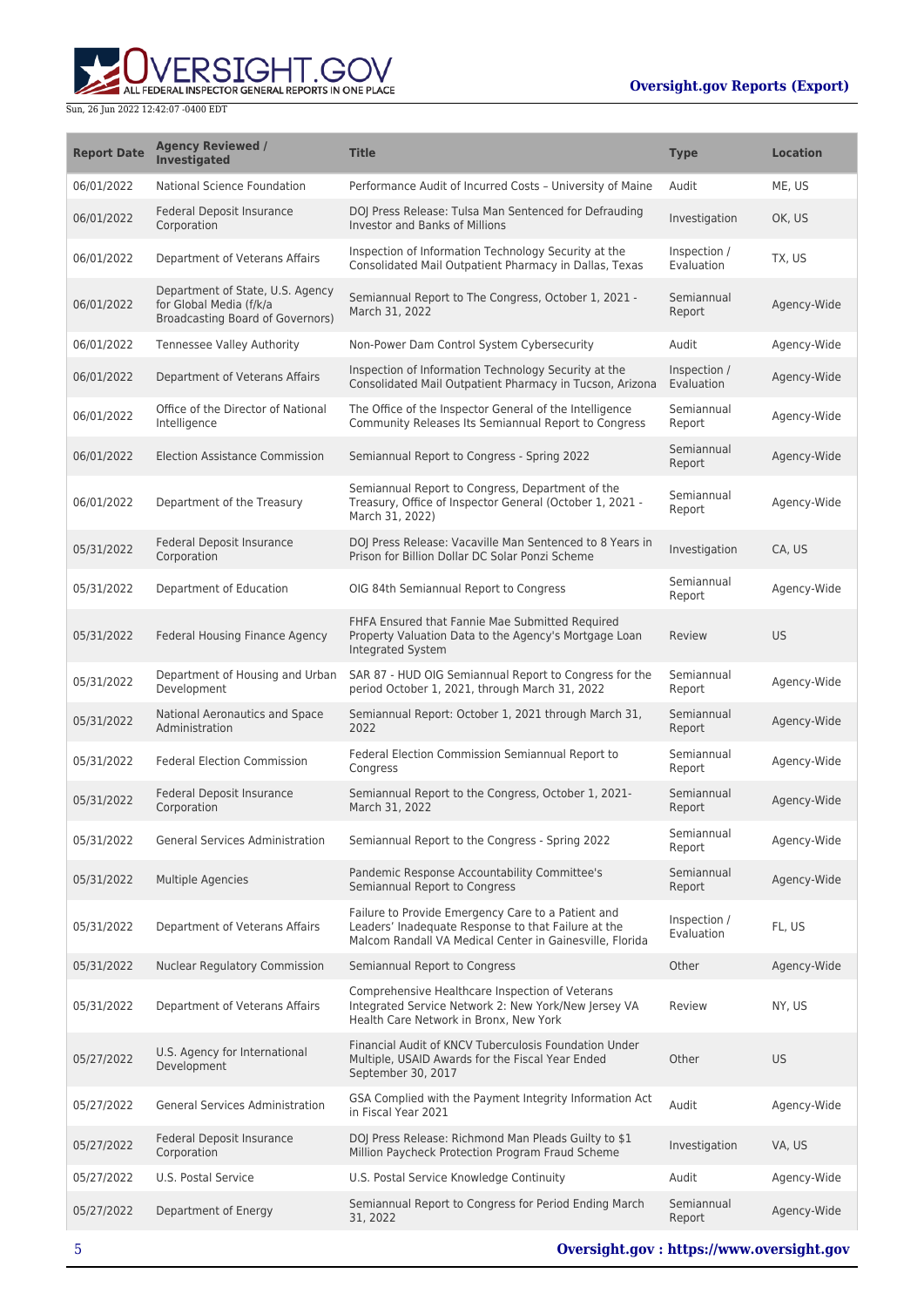

| <b>Report Date</b> | <b>Agency Reviewed /</b><br><b>Investigated</b>     | <b>Title</b>                                                                                                                                                                                  | <b>Type</b>                | <b>Location</b>                                              |
|--------------------|-----------------------------------------------------|-----------------------------------------------------------------------------------------------------------------------------------------------------------------------------------------------|----------------------------|--------------------------------------------------------------|
| 05/27/2022         | <b>Export-Import Bank</b>                           | Semiannual Report to Congress: October 1, 2021 to March<br>31, 2022                                                                                                                           | Semiannual<br>Report       | Agency-Wide                                                  |
| 05/27/2022         | <b>Environmental Protection Agency</b>              | Semiannual Report to Congress: October 1, 2021-March<br>31, 2022                                                                                                                              | Audit                      | Agency-Wide                                                  |
| 05/27/2022         | Securities and Exchange<br>Commission               | Semiannual Report to Congress: October 1, 2021 through<br>March 31, 2022                                                                                                                      | Semiannual<br>Report       | Agency-Wide                                                  |
| 05/27/2022         | Department of Justice                               | Semiannual Report to Congress October 1, 2021 - March<br>31, 2022                                                                                                                             | Semiannual<br>Report       | Agency-Wide                                                  |
| 05/27/2022         | <b>Consumer Product Safety</b><br>Commission        | Semiannual Report to Congress October 1, 2021 to March<br>31, 2022                                                                                                                            | Semiannual<br>Report       | Agency-Wide                                                  |
| 05/26/2022         | U.S. Agency for International<br>Development        | Financial Audit of Closing the Gaps in the TB Care<br>Cascade Program Managed by World Health Partners in<br>India, Cooperative Agreement 72038620CA00012, July 31,<br>2020 to March 31, 2021 | Other                      | IN                                                           |
| 05/26/2022         | U.S. Agency for International<br>Development        | Examination Report of Incurred Costs Claimed on Flexibly<br>Priced Contracts by International Business & Technical<br>Consultants, Inc. for the Fiscal Year Ended December 31,<br>2018        | Other                      | <b>US</b>                                                    |
| 05/26/2022         | U.S. African Development<br>Foundation              | OIG Risk Assessment of the U.S. African Development<br>Foundation Charge Card Program for Fiscal Years 2021<br>and 2020                                                                       | Audit                      | <b>US</b>                                                    |
| 05/26/2022         | <b>Federal Election Commission</b>                  | Management Letter for OIG Special Review of the Federal<br>Election Commission (FEC) Contracting Officers<br>Representative (COR) Program                                                     | Review                     | Agency-Wide                                                  |
| 05/26/2022         | Department of Veterans Affairs                      | Comprehensive Healthcare Inspection of the VA NY<br>Harbor Healthcare System in New York                                                                                                      | Inspection /<br>Evaluation | • NY, US<br>$\bullet$ NY, US<br>• NY, US<br>$\bullet$ NY, US |
| 05/26/2022         | Social Security Administration                      | Incorrect Old-Age, Survivors and Disability Insurance<br>Benefit Payment Computations that Resulted in<br>Overpayments                                                                        | Audit                      | Agency-Wide                                                  |
| 05/26/2022         | Federal Deposit Insurance<br>Corporation            | DOJ Press Release: California Couple Charged with<br>Defrauding Paycheck Protection Program                                                                                                   | Investigation              | CA, US                                                       |
| 05/26/2022         | Federal Deposit Insurance<br>Corporation            | DOJ Press Release: Bank CEO Convicted For Taking Bribes<br>In Connection With Loans Guaranteed By The Small<br><b>Business Administration</b>                                                 | Investigation              | NY, US                                                       |
| 05/26/2022         | <b>National Credit Union</b><br>Administration      | Letter to Congress: Office of Inspector General 2022<br>Review of the NCUA's 2021 Compliance Under the<br>Improper Payments Elimination and Recovery Act (IPERA)<br>May 26, 2022              | Other                      | Agency-Wide                                                  |
| 05/26/2022         | U.S. Postal Service                                 | Mail Delivery, Customer Service, and Property Conditions<br>Review - Linwood Station, Indianapolis, IN                                                                                        | Audit                      | Agency-Wide                                                  |
| 05/26/2022         | U.S. Postal Service                                 | Mail Delivery, Customer Service, and Property Conditions<br>Review - Plainfield Main Post Office, Plainfield, IN                                                                              | Audit                      | Agency-Wide                                                  |
| 05/26/2022         | U.S. Postal Service                                 | Mail Delivery, Customer Service, and Property Conditions<br>Review - Carmel Main Post Office, Carmel, IN                                                                                      | Audit                      | Agency-Wide                                                  |
| 05/26/2022         | Department of Defense                               | Semiannual Report to the Congress - October 1, 2021,<br>through March 31, 2022                                                                                                                | Semiannual<br>Report       | Agency-Wide                                                  |
| 05/26/2022         | Pension Benefit Guaranty<br>Corporation             | Semiannual Report to Congress For the Period October 1,<br>2021 to March 31, 2022                                                                                                             | Semiannual<br>Report       | Agency-Wide                                                  |
| 05/26/2022         | Department of Labor                                 | Semiannual Report to Congress: October 1, 2021 - March<br>31, 2022                                                                                                                            | Semiannual<br>Report       | Agency-Wide                                                  |
| 05/26/2022         | AmeriCorps                                          | Semiannual Report to Congress: October 1, 2021 - March<br>31, 2022                                                                                                                            | Semiannual<br>Report       | Agency-Wide                                                  |
| 05/26/2022         | Amtrak (National Railroad<br>Passenger Corporation) | Employee Resigns Prior to Administrative Hearing                                                                                                                                              | Investigation              | FL, US                                                       |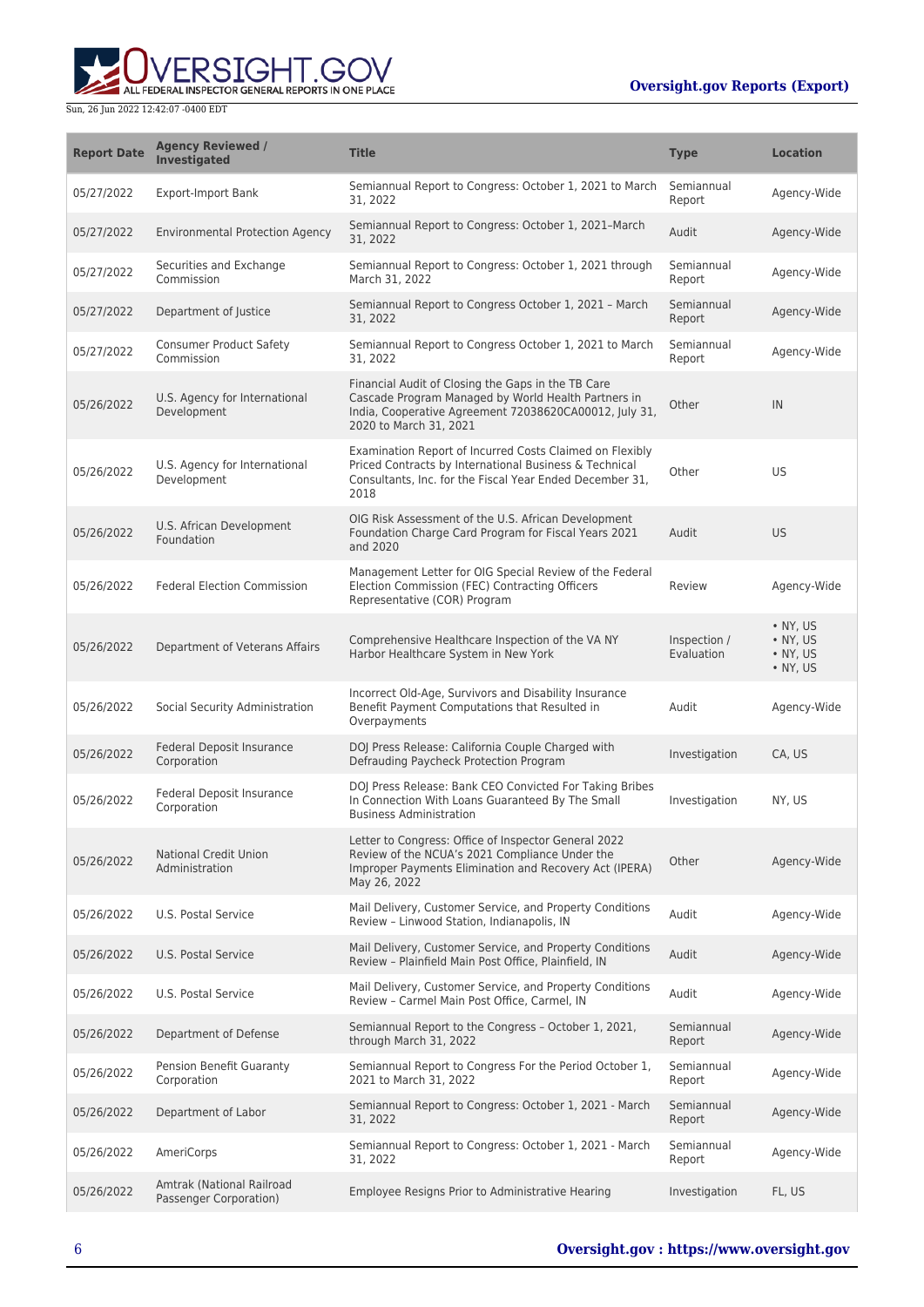# ERSIGHT.GOV ALL FEDERAL INSPECTOR GENERAL REPORTS IN ONE PLACE

#### **Oversight.gov Reports (Export)**

| <b>Report Date</b> | <b>Agency Reviewed /</b><br><b>Investigated</b>     | <b>Title</b>                                                                                                                                                                            | <b>Type</b>                | <b>Location</b>                                                                                                                                                        |
|--------------------|-----------------------------------------------------|-----------------------------------------------------------------------------------------------------------------------------------------------------------------------------------------|----------------------------|------------------------------------------------------------------------------------------------------------------------------------------------------------------------|
| 05/26/2022         | Department of the Interior                          | April 2022 Semiannual Report to Congress                                                                                                                                                | Semiannual<br>Report       | Agency-Wide                                                                                                                                                            |
| 05/26/2022         | <b>U.S. Postal Service</b>                          | Spring 2022 Semiannual Report to Congress                                                                                                                                               | Semiannual<br>Report       | Agency-Wide                                                                                                                                                            |
| 05/26/2022         | <b>Small Business Administration</b>                | SBA OIG Spring 2022 Semiannual Report to Congress                                                                                                                                       | Semiannual<br>Report       | Agency-Wide                                                                                                                                                            |
| 05/26/2022         | Social Security Administration                      | 2022 Spring Semiannual Report to Congress                                                                                                                                               | Semiannual<br>Report       | Agency-Wide                                                                                                                                                            |
| 05/26/2022         | National Security Agency                            | Audit of the Implementation of the Coronavirus Aid, Relief,<br>and Economic Security (CARES) Act, Section 3610                                                                          | Audit                      | Agency-Wide                                                                                                                                                            |
| 05/26/2022         | Department of Agriculture                           | Office of Inspector General Semiannual Report to<br>Congress FY 2022 - First Half                                                                                                       | Semiannual<br>Report       | Agency-Wide                                                                                                                                                            |
| 05/26/2022         | <b>Small Business Administration</b>                | SBA's Handling of Potentially Fraudulent Paycheck<br><b>Protection Program Loans</b>                                                                                                    | Inspection /<br>Evaluation | Agency-Wide                                                                                                                                                            |
| 05/26/2022         | Department of Justice                               | Management Advisory Memorandum: Notification of<br>Concerns with the Absence of a Policy Regarding FBI<br>Employees Emailing Child Sexual Abuse Material and<br><b>Other Contraband</b> | Other                      | Agency-Wide                                                                                                                                                            |
| 05/26/2022         | Peace Corps                                         | Semiannual Report to Congress for the First Half of FY<br>2022                                                                                                                          | Other                      | Agency-Wide                                                                                                                                                            |
| 05/26/2022         | Amtrak (National Railroad<br>Passenger Corporation) | SEMIANNUAL REPORT TO CONGRESS #65 (OCTOBER 1,<br>2021 TO MARCH 31, 2022)                                                                                                                | Semiannual<br>Report       | Agency-Wide                                                                                                                                                            |
| 05/26/2022         | <b>Federal Labor Relations Authority</b>            | Privacy and Data Protection Policies, Procedure and<br>Practices for 2022                                                                                                               | Other                      | Agency-Wide                                                                                                                                                            |
| 05/25/2022         | U.S. Agency for International<br>Development        | Strategic Workforce Planning: Challenges Impair USAID's<br>Ability to Establish a Comprehensive Human Capital<br>Approach                                                               | Audit                      | Agency-Wide                                                                                                                                                            |
| 05/25/2022         | U.S. Agency for International<br>Development        | Financial Audit of USAID Resources Managed by Right to<br>Care NPC in Multiple Countries Under Multiple Awards,<br>October 1, 2020, to September 30, 2021                               | Other                      | ZA                                                                                                                                                                     |
| 05/25/2022         | Department of Veterans Affairs                      | Comprehensive Healthcare Inspection of the Samuel S.<br>Stratton VA Medical Center in Albany, New York                                                                                  | Review                     | $\bullet$ NY, US<br>• NY, US<br>• NY, US<br>$\bullet$ NY, US<br>$\bullet$ NY, US<br>• NY, US<br>• NY, US<br>• NY, US<br>$\cdot$ NY, US<br>$\bullet$ NY, US<br>• NY, US |
| 05/25/2022         | Department of State                                 | Review of the Recruitment and Selection Process for<br>Public Members of Foreign Service Selection Boards                                                                               | Other                      | Agency-Wide                                                                                                                                                            |
| 05/25/2022         | Department of State                                 | Inspection of Embassy Athens and Constituent Post,<br>Greece                                                                                                                            | Inspection /<br>Evaluation | <b>GR</b>                                                                                                                                                              |
| 05/25/2022         | Department of State                                 | Inspection of the Bureau of Diplomatic Security's<br><b>Diplomatic Courier Service</b>                                                                                                  | Inspection /<br>Evaluation | Agency-Wide                                                                                                                                                            |
| 05/25/2022         | Department of State                                 | Inspection of Embassy Budapest, Hungary                                                                                                                                                 | Inspection /<br>Evaluation | <b>HU</b>                                                                                                                                                              |
| 05/25/2022         | Department of Veterans Affairs                      | Semiannual Report to Congress, Issue 87, October 1,<br>2021-March 31, 2022                                                                                                              | Semiannual<br>Report       | Agency-Wide                                                                                                                                                            |
| 05/25/2022         | <b>Corporation for Public</b><br>Broadcasting       | Evaluation of WSLU-FM/North Country Public Radio<br>Expenditures, Report No. ECR2206-2208                                                                                               | Inspection /<br>Evaluation | NY, US                                                                                                                                                                 |
| 05/25/2022         | National Science Foundation                         | Semiannual Report to Congress, October 1, 2021 - March<br>31, 2022                                                                                                                      | Semiannual<br>Report       | Agency-Wide                                                                                                                                                            |
| 05/25/2022         | National Science Foundation                         | Audit of NSF's Purchase Card Program                                                                                                                                                    | Audit                      | VA, US                                                                                                                                                                 |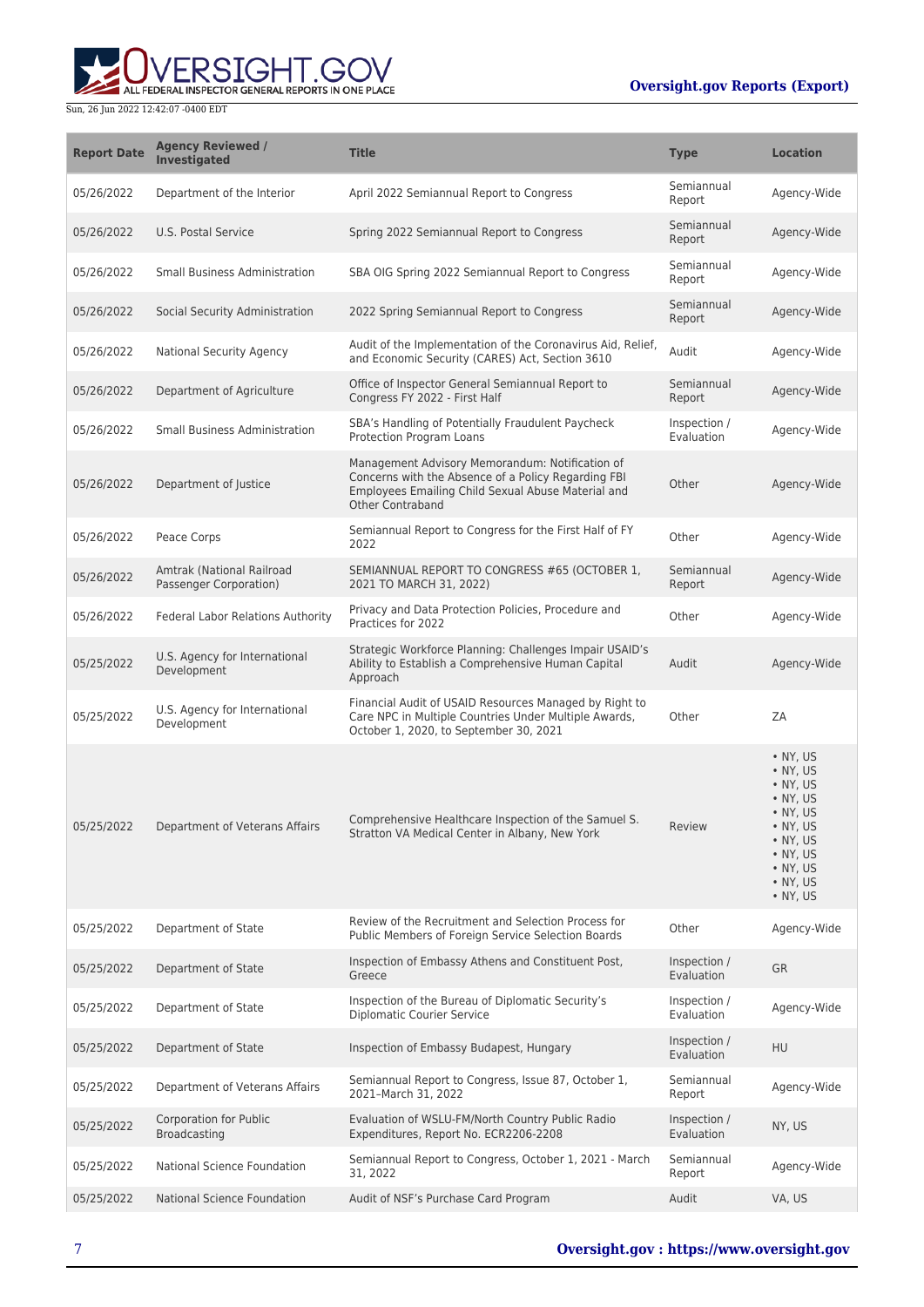

| <b>Report Date</b> | <b>Agency Reviewed /</b><br><b>Investigated</b> | <b>Title</b>                                                                                                                                                                                                                                     | <b>Type</b>                | <b>Location</b>                                                                                                                                             |
|--------------------|-------------------------------------------------|--------------------------------------------------------------------------------------------------------------------------------------------------------------------------------------------------------------------------------------------------|----------------------------|-------------------------------------------------------------------------------------------------------------------------------------------------------------|
| 05/25/2022         | <b>Tennessee Valley Authority</b>               | Organizational Effectiveness - Browns Ferry Nuclear Plant<br><b>Radiation Protection</b>                                                                                                                                                         | Inspection /<br>Evaluation | Agency-Wide                                                                                                                                                 |
| 05/25/2022         | Federal Labor Relations Authority               | Follow-up Management Advisory Review on FLRA's<br>Appointment of Contracting Officer's Representatives                                                                                                                                           | Other                      | Agency-Wide                                                                                                                                                 |
| 05/25/2022         | International Trade Commission                  | Inspector General Semiannual Report                                                                                                                                                                                                              | Semiannual<br>Report       | Agency-Wide                                                                                                                                                 |
| 05/24/2022         | Department of State                             | Audit of Department of State Actions To Prevent Unlawful<br>Trafficking in Persons Practices When Executing Security,<br>Construction, and Facility and Household Services<br><b>Contracts at Overseas Posts</b>                                 | Audit                      | • Agency-Wide<br>$\cdot$ DE<br>$\cdot$ CF<br>$\cdot$ IQ<br>$\cdot$ EG<br>$\cdot$ PE<br>$\cdot$ PK<br>$\bullet$ MX<br>$\cdot$  P<br>$\cdot$  O<br>$\cdot$ SD |
| 05/24/2022         | <b>Corporation for Public</b><br>Broadcasting   | Semiannual Report, Office of the Inspector General<br>Operations and Audit Resolution Activities, October 1,<br>2021 - March 31, 2022                                                                                                            | Semiannual<br>Report       | Agency-Wide                                                                                                                                                 |
| 05/24/2022         | Department of the Treasury                      | Alert Memorandum: Delays in the Quarterly Monitoring of<br>Borrowers' Compliance with Loan Requirements                                                                                                                                          | Audit                      | Agency-Wide                                                                                                                                                 |
| 05/24/2022         | Department of Veterans Affairs                  | VHA Continues to Face Challenges with Billing Private<br>Insurers for Community Care                                                                                                                                                             | Audit                      | Agency-Wide                                                                                                                                                 |
| 05/23/2022         | Internal Revenue Service                        | Final Report - The IRS Leveraged Its Telework Program to<br>Continue Operations During the COVID-19 Pandemic                                                                                                                                     | Inspection /<br>Evaluation | Agency-Wide                                                                                                                                                 |
| 05/23/2022         | Architect of the Capitol                        | Architect of the Capitol (AOC) Employees Violated the<br>AOC Standards of Conduct and Ethics Policies by<br>Wagering on the Outcome of the 2020 Presidential<br>Election and Engaging in Political Conversation While on<br>Duty                 | Investigation              | Agency-Wide                                                                                                                                                 |
| 05/23/2022         | U.S. Agency for International<br>Development    | Financial Audit of the Rule of Law and Culture of Integrity<br>Program in Paraguay Managed by Instituto Desarrollo,<br>Cooperative Agreement 72052619CA00002, for the Fiscal<br>Year Ended December 31, 2021                                     | Other                      | PY                                                                                                                                                          |
| 05/23/2022         | U.S. Agency for International<br>Development    | Financial Audit of USAID Resources Managed by Uganda<br>Protestant Medical Bureau Under Multiple Awards, July 1,<br>2020, to June 30, 2021                                                                                                       | Other                      | UG                                                                                                                                                          |
| 05/23/2022         | Department of Homeland Security                 | ICE Did Not Follow Policies, Guidance, or<br>Recommendations to Ensure Migrants Were Tested for<br>COVID-19 before Transport on Domestic Commercial<br>Flights                                                                                   | Audit                      | Agency-Wide                                                                                                                                                 |
| 05/23/2022         | Department of Justice                           | Recommendations Issued by the Office of the Inspector<br>General That Were Not Closed as of March 31, 2022                                                                                                                                       | Other                      | Agency-Wide                                                                                                                                                 |
| 05/20/2022         | Office of Personnel Management                  | Audit of Cambia Health Solutions, Inc. Portland, Oregon                                                                                                                                                                                          | Audit                      | Agency-Wide                                                                                                                                                 |
| 05/20/2022         | U.S. Postal Service                             | U.S. Postal Service Recognition and Awards Program                                                                                                                                                                                               | Audit                      | Agency-Wide                                                                                                                                                 |
| 05/20/2022         | Department of the Interior                      | U.S. Fish and Wildlife Service Grants Awarded to the U.S.<br>Virgin Islands Department of Planning and Natural<br>Resources, From October 1, 2017, Through September 30, Audit<br>2019, Under the Wildlife and Sport Fish Restoration<br>Program |                            | Agency-Wide                                                                                                                                                 |
| 05/20/2022         | National Geospatial-Intelligence<br>Agency      | NGA OIG Spring Semiannual Report to Congress, 1<br>October 2021 - 31 March 2022                                                                                                                                                                  | Semiannual<br>Report       | Agency-Wide                                                                                                                                                 |
| 05/20/2022         | Government Publishing Office                    | GPO Organization Transformation Evaluation                                                                                                                                                                                                       | Inspection /<br>Evaluation | Agency-Wide                                                                                                                                                 |
| 05/19/2022         | Internal Revenue Service                        | Processing of Recovery Rebate Credit Claims During the<br>2021 Filing Season                                                                                                                                                                     | Audit                      | Agency-Wide                                                                                                                                                 |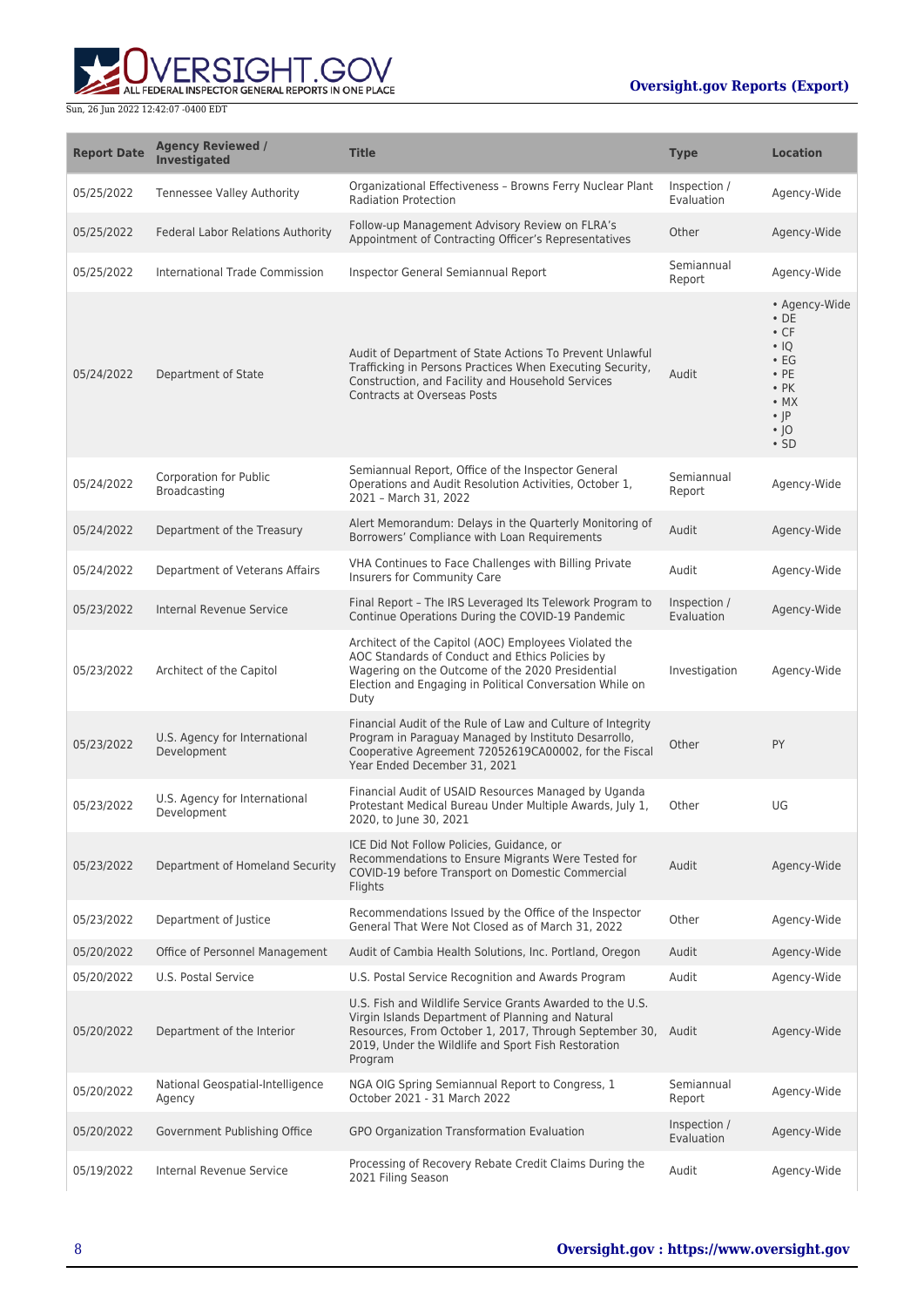

| <b>Report Date</b> | <b>Agency Reviewed /</b><br><b>Investigated</b> | <b>Title</b>                                                                                                                                                                                      | <b>Type</b>                | <b>Location</b>                                  |
|--------------------|-------------------------------------------------|---------------------------------------------------------------------------------------------------------------------------------------------------------------------------------------------------|----------------------------|--------------------------------------------------|
| 05/19/2022         | Department of the Interior                      | Stronger Controls Needed Over the Udall Foundation's<br>Invoicing Processes and Contract Oversight for the John S.<br>McCain III National Center for Environmental Conflict<br>Resolution         | Audit                      | Agency-Wide                                      |
| 05/19/2022         | U.S. Postal Service                             | Efficiency of Operations at the Seattle, WA, Processing<br>and Distribution Center                                                                                                                | Audit                      | Agency-Wide                                      |
| 05/19/2022         | U.S. Postal Service                             | U.S. Postal Service's Implementation of Enterprise Risk<br>Management                                                                                                                             | Audit                      | Agency-Wide                                      |
| 05/19/2022         | U.S. Agency for International<br>Development    | Financial Audit of USAID Resources Managed by Addis<br>Continental Institute of Public Health in Ethiopia Under<br>Cooperative Agreement No. AID-663-A-14-00004, July 8,<br>2020, to July 7, 2021 | Other                      | ET                                               |
| 05/19/2022         | U.S. Agency for International<br>Development    | Financial Audit of USAID Resources Managed by Joint<br>Clinical Research Centre in Uganda Under Multiple<br>Awards, October 1, 2020, to September 30, 2021                                        | Other                      | UG                                               |
| 05/19/2022         | U.S. Agency for International<br>Development    | Examination Report of Incurred Costs Claimed on Flexibly<br>Priced Contracts by The Manoff Group, Inc. for the Fiscal<br>Year Ended December 31, 2018                                             | Other                      | US                                               |
| 05/19/2022         | Tennessee Valley Authority                      | Office of the Inspector General Semiannual Report -<br>Spring 2022                                                                                                                                | Semiannual<br>Report       | Agency-Wide                                      |
| 05/19/2022         | Department of the Treasury                      | Independent Review of 4003(b) Loan Recipient's<br>Validation Memo - Hawaiian Airlines, Inc.                                                                                                       | Review                     | Agency-Wide                                      |
| 05/19/2022         | Department of the Interior                      | Former Secretary's Alleged Lobbying Disclosure Act<br>Violation Before Joining the U.S. Department of the<br>Interior as Deputy Secretary                                                         | Investigation              | Agency-Wide                                      |
| 05/19/2022         | Department of Veterans Affairs                  | Care in the Community Healthcare Inspection of VA<br>Midwest Health Care Network (VISN 23)                                                                                                        | Inspection /<br>Evaluation | Agency-Wide                                      |
| 05/19/2022         | State of Delaware                               | National COVID-19 Data Quality Audit Template Compare<br>and Contrast                                                                                                                             | Other                      | DE, US                                           |
| 05/18/2022         | Internal Revenue Service                        | The Child Tax Credit Update Portal Was Successfully<br>Deployed, but Security and Process Improvements Are<br>Needed                                                                              | Audit                      | Agency-Wide                                      |
| 05/18/2022         | Department of Transportation                    | Summary Report on Significant Single Audit Findings<br>Impacting DOT Programs for the 3-Month Period Ending<br>March 31, 2022                                                                     | Audit                      | Agency-Wide                                      |
| 05/18/2022         | Office of Personnel Management                  | Review of the 2017 Presidential Management Fellows<br>Program Application Process Redesign                                                                                                        | Review                     | Agency-Wide                                      |
| 05/18/2022         | Department of Energy                            | Corrective Actions on the Office of Enterprise<br>Assessments Findings and Deficiencies                                                                                                           | Audit                      | $·$ MD, US<br>$\cdot$ SC, US<br>$\bullet$ NM, US |
| 05/18/2022         | Federal Deposit Insurance<br>Corporation        | DOJ Press Release: COVID Relief Fraudsters Sentenced To<br>Prison                                                                                                                                 | Investigation              | FL, US                                           |
| 05/18/2022         | U.S. Agency for International<br>Development    | Financial Audit of USAID Resources Managed by<br>TradeMark East Africa in Multiple Countries Under Multiple<br>Awards, July 1, 2020, to June 30, 2021                                             | Other                      | KE                                               |
| 05/18/2022         | U.S. Agency for International<br>Development    | Single Audit of ACDI/VOCA and Affiliates for the Fiscal<br>Year Ended December 31, 2017                                                                                                           | Other                      | US                                               |
| 05/18/2022         | U.S. Postal Service                             | The Postal Service's Collection Point Management System                                                                                                                                           | Other                      | Agency-Wide                                      |
| 05/18/2022         | Department of Justice                           | Audit of the Office on Violence Against Women Grants<br>Awarded to New York State Unified Court System, New<br>York, New York                                                                     | Audit                      | NY, US                                           |
| 05/18/2022         | Defense Intelligence Agency                     | DIA OIG Semiannual Report to Congress 1st 2nd Qtr FY<br>2022                                                                                                                                      | Semiannual<br>Report       | Agency-Wide                                      |
| 05/18/2022         | Federal Housing Finance Agency                  | Twenty-Third Semiannual Report to the Congress                                                                                                                                                    | Semiannual<br>Report       | Agency-Wide                                      |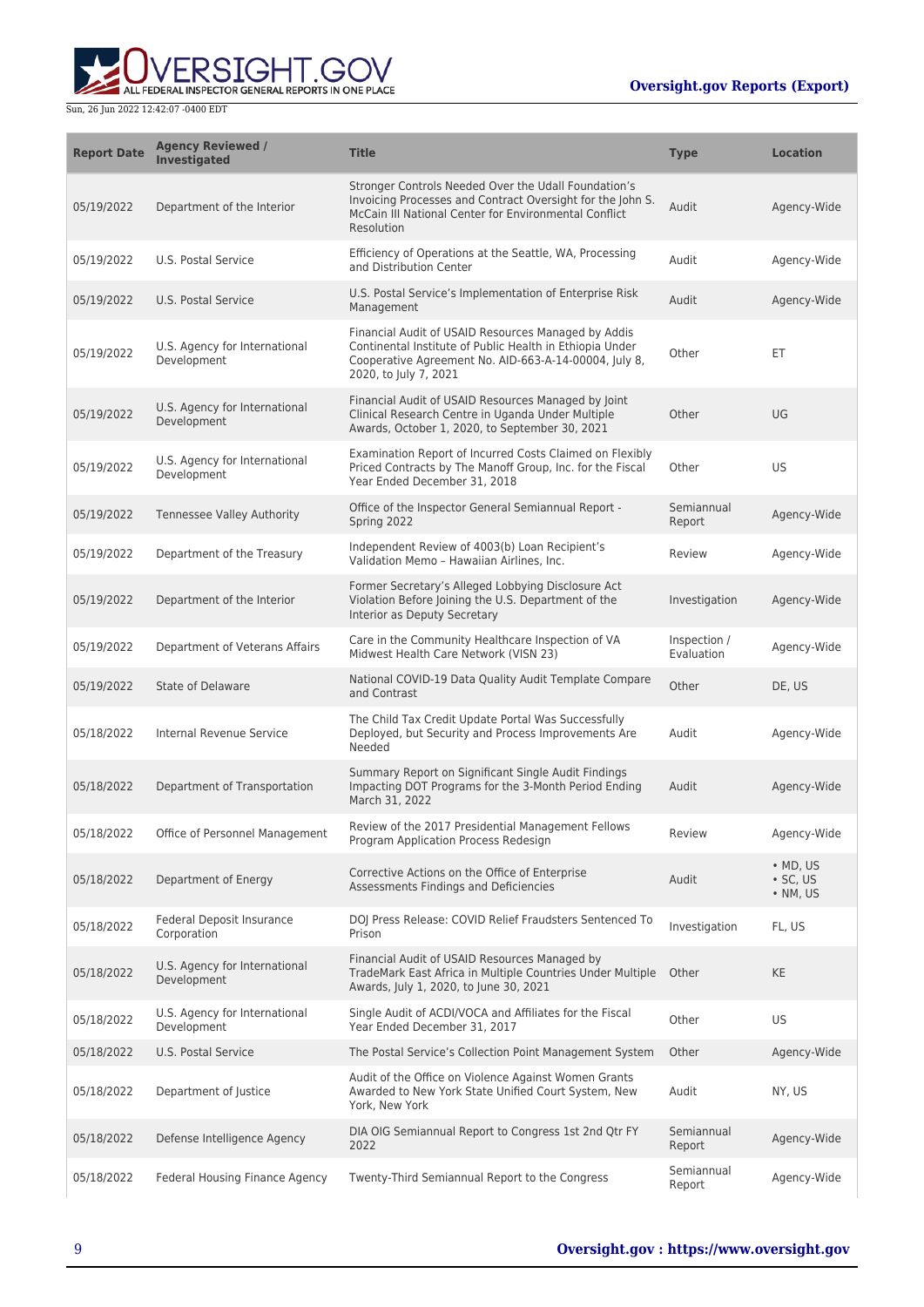

| <b>Report Date</b> | <b>Agency Reviewed /</b><br><b>Investigated</b>              | <b>Title</b>                                                                                                                                                                                                       | <b>Type</b>          | <b>Location</b> |
|--------------------|--------------------------------------------------------------|--------------------------------------------------------------------------------------------------------------------------------------------------------------------------------------------------------------------|----------------------|-----------------|
| 05/17/2022         | Architect of the Capitol                                     | Semiannual Report to The Congress                                                                                                                                                                                  | Semiannual<br>Report | Agency-Wide     |
| 05/17/2022         | <b>National Credit Union</b><br>Administration               | Semiannual Report to the Congress (October 1, 2021 -<br>March 31, 2022)                                                                                                                                            | Semiannual<br>Report | Agency-Wide     |
| 05/17/2022         | National Science Foundation                                  | Performance Audit of NFS's Compliance with the Payment<br>Integrity Information Act of 2019 for 2021                                                                                                               | Audit                | Agency-Wide     |
| 05/17/2022         | Federal Deposit Insurance<br>Corporation                     | DOJ Press Release: Hilo Man Pleads Guilty to Defrauding<br>Paycheck Protection and Disaster Loan Programs                                                                                                          | Investigation        | HI, US          |
| 05/17/2022         | Federal Deposit Insurance<br>Corporation                     | DOJ Press Release: Pennsylvania Man Charged with \$1.7<br>Million Paycheck Protection Program Loan Fraud Scheme                                                                                                    | Investigation        | NJ, US          |
| 05/17/2022         | U.S. Agency for International<br>Development                 | Financial Audit of USAID Resources Managed by Amhara<br>Development Association in Ethiopia Under Multiple<br>Awards, July 8, 2020, to July 7, 2021                                                                | Other                | ET              |
| 05/17/2022         | Department of Defense                                        | Audit of North American Aerospace Defense Command<br>and U.S. Northern Command Use of Coronavirus Aid,<br>Relief, and Economic Security Act Funding                                                                | Audit                | Agency-Wide     |
| 05/17/2022         | Department of Justice                                        | Audit of the Executive Office for United States Attorneys<br>United States Attorneys' Virtual Office Network System<br>Pursuant to the Federal Information Security<br>Modernization Act of 2014, Fiscal Year 2021 | Audit                | Agency-Wide     |
| 05/17/2022         | Department of Justice                                        | Audit of the Office of Justice Programs Awards Made to the<br>Call to Freedom, Inc., Sioux Falls, South Dakota                                                                                                     | Audit                | SD, US          |
| 05/17/2022         | Department of Justice                                        | Audit of the Executive Office for United States Attorneys<br>Information Security Program Pursuant to the Federal<br>Information Security Modernization Act of 2014, Fiscal<br>Year 2021                           | Audit                | Agency-Wide     |
| 05/17/2022         | Department of the Treasury                                   | Overseas Contingency Operations - Summary of Work<br>Performed by the Department of the Treasury Related to<br>Terrorist Financing and Anti-Money Laundering for Second<br>Quarter Fiscal Year 2022                | Other                | Agency-Wide     |
| 05/17/2022         | <b>Small Business Administration</b>                         | Independent Auditors' Report on SBA's Fiscal Year 2021<br>Compliance with the Payment Integrity Information Act of<br>2019                                                                                         | Audit                | Agency-Wide     |
| 05/17/2022         | Smithsonian Institution                                      | Semiannual Report to Congress for the period ending<br>March 31, 2022                                                                                                                                              | Semiannual<br>Report | Agency-Wide     |
| 05/17/2022         | <b>Environmental Protection Agency</b>                       | The EPA Needs to Fully Address the OIG's 2018 Flint<br>Water Crisis Report Recommendations by Improving<br>Controls, Training, and Risk Assessments                                                                | Audit                | MI, US          |
| 05/16/2022         | U.S. International Development<br><b>Finance Corporation</b> | DFC OIG Spring FY 2022 Semi Annual Report to Congress                                                                                                                                                              | Semiannual<br>Report | Agency-Wide     |
| 05/16/2022         | U.S. Postal Service                                          | Mail Delivery, Customer Service, and Property Conditions<br>Reviews - Select Units, San Diego, CA Region                                                                                                           | Audit                | CA, US          |
| 05/16/2022         | AmeriCorps                                                   | Performance Audit of AmeriCorps' Compliance with the<br>Payment Integrity Information Act of 2019 (PIIA) for Fiscal<br><b>Year 2021</b>                                                                            | Audit                | Agency-Wide     |
| 05/13/2022         | National Archives and Records<br>Administration              | Audit of NARA's Compliance with the Payment Integrity<br>Information Act of 2021 in FY 2021                                                                                                                        | Audit                | Agency-Wide     |
| 05/13/2022         | National Archives and Records<br>Administration              | Audit of NARA's Compliance with the Payment Integrity<br>Information Act of 2021 in FY 2021                                                                                                                        | Audit                | Agency-Wide     |
| 05/13/2022         | U.S. Agency for International<br>Development                 | Examination Report for University Research Co., LLC for<br>the Certified Final Indirect Cost Rate Proposals and<br>Related Books and Records for Reimbursement for the<br>Fiscal Year Ended September 30, 2018     | Other                | US              |
| 05/13/2022         | Department of Defense                                        | Lead Inspector General for Operation Freedom's Sentinel<br>and Operation Enduring Sentinel I Quarterly Report to the<br>United States Congress I January 1, 2022 - March 31,<br>2022                               | Review               | Agency-Wide     |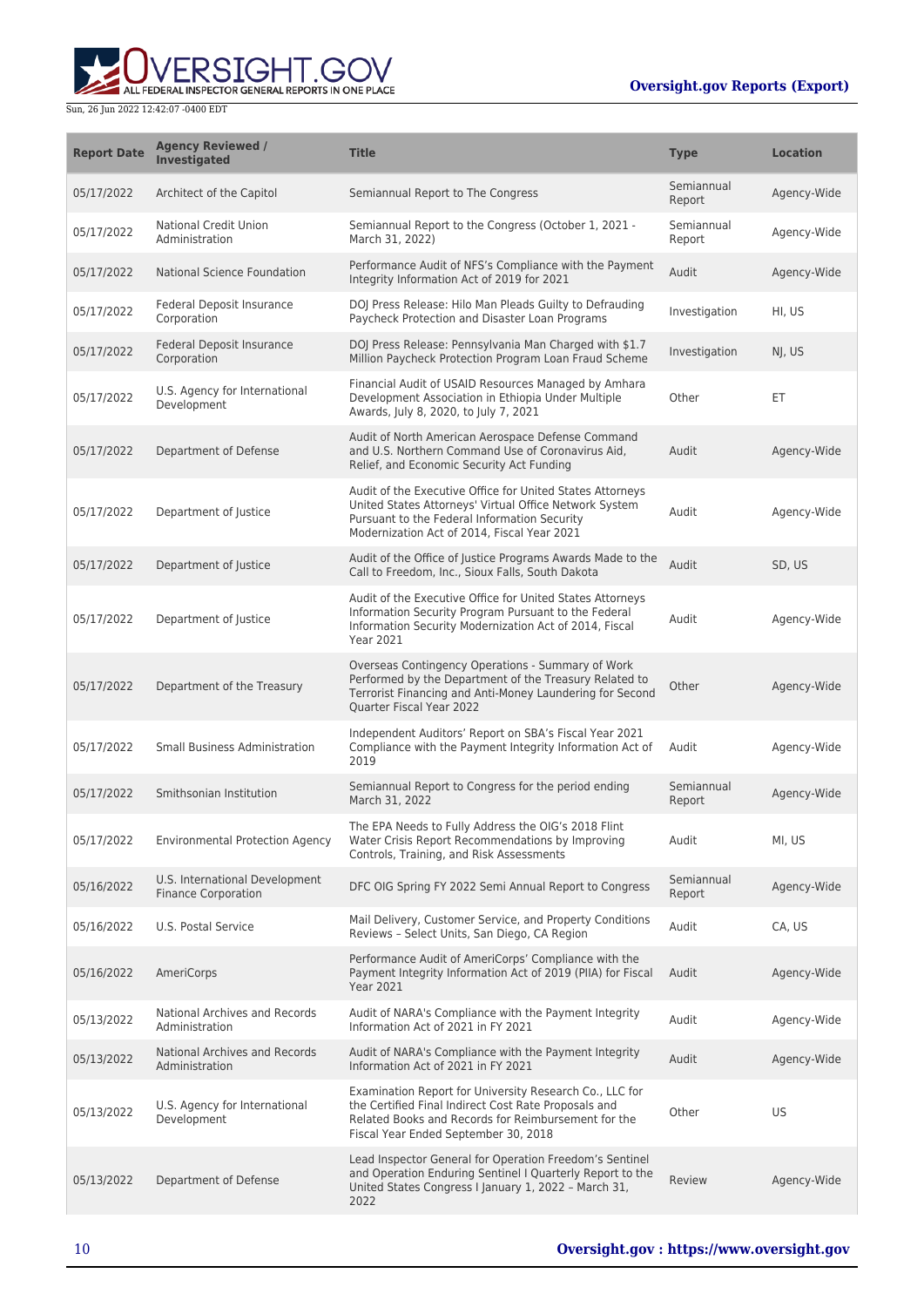ERSIGHT.GOV ALL FEDERAL INSPECTOR GENERAL REPORTS IN ONE PLACE

| <b>Report Date</b> | <b>Agency Reviewed /</b><br><b>Investigated</b>     | <b>Title</b>                                                                                                                                                                                                                                             | <b>Type</b>                | <b>Location</b> |
|--------------------|-----------------------------------------------------|----------------------------------------------------------------------------------------------------------------------------------------------------------------------------------------------------------------------------------------------------------|----------------------------|-----------------|
| 05/13/2022         | U.S. Postal Service                                 | San Francisco International Service Center Closure                                                                                                                                                                                                       | Audit                      | Agency-Wide     |
| 05/13/2022         | Federal Deposit Insurance<br>Corporation            | DOJ Press Release: Woman Convicted of Laundering Over<br>\$750,000 from Health Care Fraud Scheme                                                                                                                                                         | Investigation              | FL, US          |
| 05/13/2022         | Social Security Administration                      | The Social Security Administration's Mail Processing<br>During the COVID-19 Pandemic                                                                                                                                                                     | Audit                      | Agency-Wide     |
| 05/13/2022         | Department of Homeland Security                     | FEMA's Waiver Authority under the Disaster Recovery<br>Reform Act of 2018                                                                                                                                                                                | Audit                      | Agency-Wide     |
| 05/13/2022         | Department of Homeland Security                     | Lessons Learned from DHS' Employee COVID-19<br>Vaccination Initiative                                                                                                                                                                                    | Review                     | Agency-Wide     |
| 05/12/2022         | Department of the Interior                          | Summary: Alleged Criminal Conflict of Interest by Tribal<br>Official                                                                                                                                                                                     | Investigation              | Agency-Wide     |
| 05/12/2022         | Department of Veterans Affairs                      | Failure to Follow a Consult Process Resulting in<br>Undocumented Patient Care at the Chillicothe VA Medical<br>Center in Ohio                                                                                                                            | Inspection /<br>Evaluation | OH, US          |
| 05/12/2022         | Department of Veterans Affairs                      | Deficiencies in the Care of a Patient Who Died at the<br>Charlie Norwood VA Medical Center in Augusta, Georgia                                                                                                                                           | Inspection /<br>Evaluation | GA, US          |
| 05/12/2022         | <b>Pension Benefit Guaranty</b><br>Corporation      | Evaluation of PBGC's Fiscal Year 2021 Compliance with<br>the Payment Integrity Information Act of 2019                                                                                                                                                   | Inspection /<br>Evaluation | Agency-Wide     |
| 05/12/2022         | Federal Housing Finance Agency                      | FHFA Did Not Always Follow its Procedures When<br>Reviewing the Enterprises' Draft SEC Filings, But Plans to<br><b>Take Corrective Action</b>                                                                                                            | Audit                      | Agency-Wide     |
| 05/12/2022         | Federal Labor Relations Authority                   | Follow-up on the 2021 Audit of FLRAs Compliance with the<br>DATA Act                                                                                                                                                                                     | Other                      | Agency-Wide     |
| 05/12/2022         | Peace Corps                                         | Review of the Peace Corps' Compliance with the Payment<br>Integrity Information Act for FY 2021                                                                                                                                                          | Review                     | Agency-Wide     |
| 05/11/2022         | Appalachian Regional Commission                     | Semiannual Report to Congress Oct 1, 2021 to Mar 31,<br>2022                                                                                                                                                                                             | Semiannual<br>Report       | Agency-Wide     |
| 05/11/2022         | Department of Defense                               | Management Advisory: Tracking of Follow-On Production<br>Other Transaction Agreements and Tracking and<br>Awarding of Experimental Purpose Other Transactions                                                                                            | Other                      | Agency-Wide     |
| 05/11/2022         | Corporation for Public<br>Broadcasting              | Audit of Community Service and Other Grants Awarded to<br>South Florida PBS, Inc. (SFPBS), Boynton Beach, Florida,<br>for the Period July 1, 2019 through June 30, 2021, Report<br>No. AST2204-2205                                                      | Audit                      | FL, US          |
| 05/11/2022         | U.S. Postal Service                                 | Efficiency of Operations at the Indianapolis, IN, Processing<br>and Distribution Center                                                                                                                                                                  | Audit                      | Agency-Wide     |
| 05/11/2022         | Amtrak (National Railroad<br>Passenger Corporation) | Governance: Business Case for Company's New Unified<br>Operations Program Needs to be Updated                                                                                                                                                            | Audit                      | Agency-Wide     |
| 05/11/2022         | <b>Federal Maritime Commission</b>                  | FY 2021 PIIA Compliance Report                                                                                                                                                                                                                           | Other                      | Agency-Wide     |
| 05/11/2022         | Social Security Administration                      | The Social Security Administration's Compliance with the<br>Payment Integrity Information Act of 2019 in Fiscal Year<br>2021                                                                                                                             | Audit                      | Agency-Wide     |
| 05/11/2022         | Department of Justice                               | Findings of Misconduct by a then Department of Justice<br>(DOJ) Office of the Inspector General (OIG) Employee for<br>Unauthorized Disclosure of Sensitive, Non-Public<br>Information to the Media, including Information from a<br>Draft DOJ OIG Report | Investigation              | Agency-Wide     |
| 05/10/2022         | U.S. Agency for International<br>Development        | Closeout Audit of the Schedule of Expenditures of Engicon<br>Company, Management Engineering Services Non-<br>Revenue Water Program in Jordan, Contract AID-278-<br>C-15-00005, January 1, 2019, to March 14, 2020                                       | Other                      | O               |
| 05/10/2022         | U.S. Agency for International<br>Development        | Financial Audit of The Producer-Owned Women<br>Enterprises Project in India Managed by Indus Tree Crafts<br>Foundation Under Cooperative Agreement<br>72038619CA00003, April 01, 2020 to March 31, 2021                                                  | Other                      | IN              |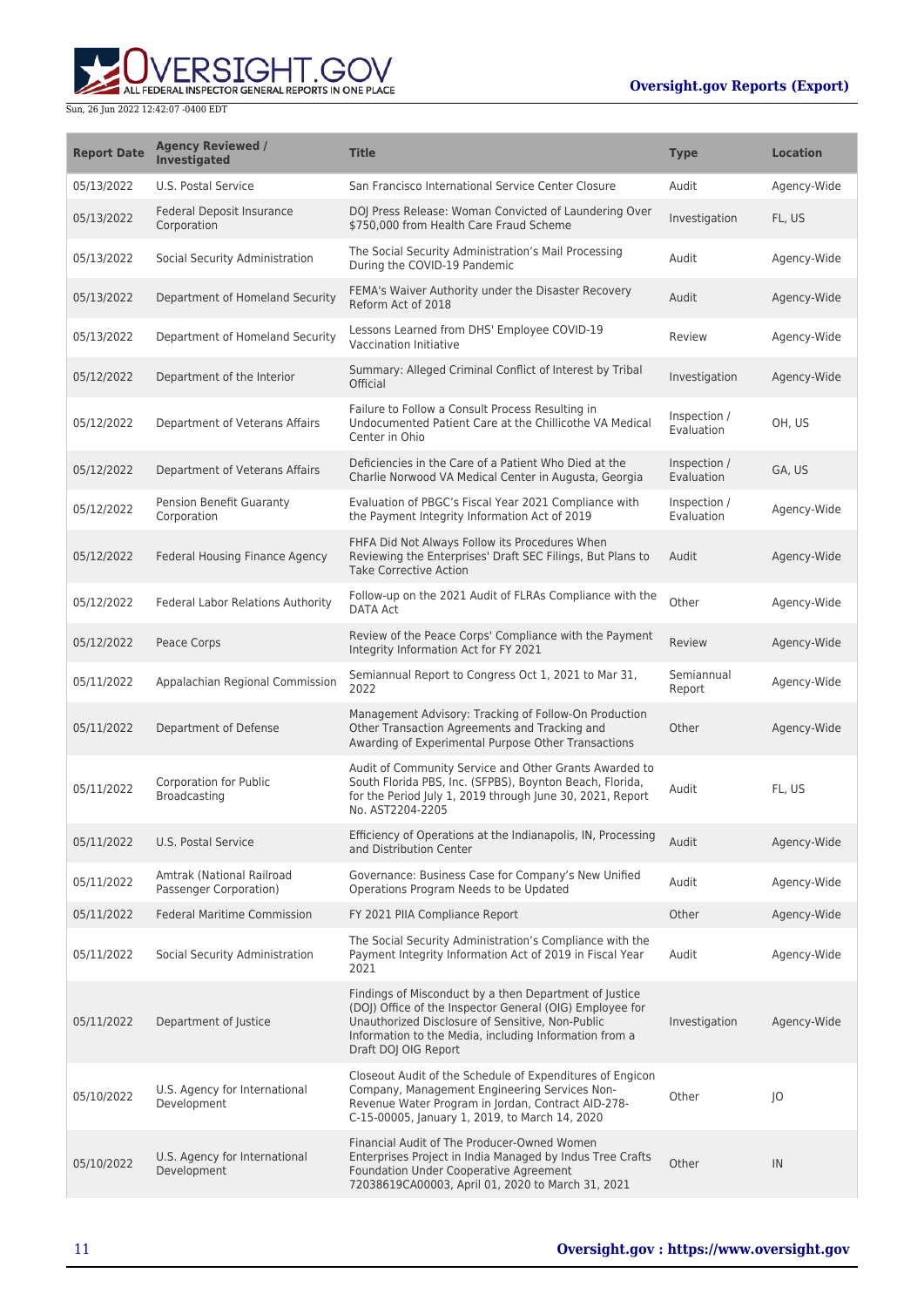

| <b>Report Date</b> | <b>Agency Reviewed /</b><br><b>Investigated</b> | <b>Title</b>                                                                                                                                                                                                                           | <b>Type</b>                | <b>Location</b> |
|--------------------|-------------------------------------------------|----------------------------------------------------------------------------------------------------------------------------------------------------------------------------------------------------------------------------------------|----------------------------|-----------------|
| 05/10/2022         | U.S. Agency for International<br>Development    | Financial Audit of Costs Incurred in Afghanistan by<br>Blumont Global Development, Inc. Under the Conflict<br>Mitigation Assistance for Civilians Program, Cooperative<br>Agreement No. 72030618CA00005, June 1 to October 31,<br>2020 | Other                      | AF              |
| 05/10/2022         | U.S. Agency for International<br>Development    | Financial Audit of USAID Resources Managed by Tanzania<br>Health Promotion Support Under Multiple Agreements,<br>October 1, 2020, to September 30, 2021                                                                                | Other                      | <b>TZ</b>       |
| 05/10/2022         | U.S. Agency for International<br>Development    | Financial Audit of USAID Resources Managed by University<br>of Nairobi Enterprises and Services Limited in Kenya<br>Under Cooperative Agreement AID-615-A-16-00013, July<br>1, 2020, to June 30, 2021                                  | Other                      | KE              |
| 05/10/2022         | U.S. Postal Service                             | Workplace Environment Tracking (WETS) User Access                                                                                                                                                                                      | Audit                      | Agency-Wide     |
| 05/10/2022         | Department of Defense                           | Evaluation of the Air Force Selection Process for the<br>Permanent Location of the U.S. Space Command<br>Headquarters                                                                                                                  | Inspection /<br>Evaluation | Agency-Wide     |
| 05/10/2022         | Department of Defense                           | Evaluation of Department of Defense Efforts to Address<br>Ideological Extremism Within the Armed Forces                                                                                                                                | Inspection /<br>Evaluation | Agency-Wide     |
| 05/10/2022         | Department of Defense                           | Management Advisory: The DoD's Compliance With the<br>Cybersecurity Information Sharing Act of 2015                                                                                                                                    | Other                      | Agency-Wide     |
| 05/10/2022         | Department of State                             | Review of Department of State Evacuations from Wuhan,<br>China in Response to COVID-19                                                                                                                                                 | Inspection /<br>Evaluation | <b>CN</b>       |
| 05/10/2022         | Department of Veterans Affairs                  | The Veterans Health Administration Needs to Do More to<br>Promote Emotional Well-Being Supports Amid the<br>COVID-19 Pandemic                                                                                                          | Review                     | Agency-Wide     |
| 05/09/2022         | <b>General Services Administration</b>          | Audit of PBS's Approval Process for Minor Repair and<br><b>Alteration Projects</b>                                                                                                                                                     | Audit                      | Agency-Wide     |
| 05/09/2022         | <b>Federal Election Commission</b>              | FEC OIG FY21 PIIA Annual Report                                                                                                                                                                                                        | Review                     | Agency-Wide     |
| 05/09/2022         | <b>Nuclear Regulatory Commission</b>            | Audit of the NRC's Process for Licensing Emerging Medical<br>Technologies                                                                                                                                                              | Audit                      | Agency-Wide     |
| 05/09/2022         | Federal Deposit Insurance<br>Corporation        | DOJ Press Release: Sacramento Man Pleads Guilty to<br>COVID-19 Relief Fraud, Embezzlement, and<br><b>Unemployment Fraud</b>                                                                                                            | Investigation              | CA, US          |
| 05/09/2022         | Department of State                             | Inspection of Embassy Sofia, Bulgaria                                                                                                                                                                                                  | Inspection /<br>Evaluation | <b>BG</b>       |
| 05/06/2022         | Internal Revenue Service                        | Programs Susceptible to Improper Payments Are Not<br>Adequately Assessed and Reported                                                                                                                                                  | Audit                      | Agency-Wide     |
| 05/06/2022         | <b>Internal Revenue Service</b>                 | Trends in Compliance Activities Through Fiscal Year 2020                                                                                                                                                                               | Audit                      | Agency-Wide     |
| 05/06/2022         | Department of Energy                            | Followup on Issues Management at the Los Alamos<br>National Laboratory                                                                                                                                                                 | Audit                      | NM, US          |
| 05/06/2022         | Department of Energy                            | Followup on Issues Management at the Los Alamos<br><b>National Laboratory</b>                                                                                                                                                          | Audit                      | NM, US          |
| 05/06/2022         | National Science Foundation                     | Performance Audit of Incurred Costs - University of Idaho                                                                                                                                                                              | Audit                      | ID, US          |
| 05/06/2022         | U.S. Agency for International<br>Development    | Financial Audit of USAID Resources Managed by African<br>Parks Network in Multiple Countries Under Multiple<br>Awards, January 1 to December 31, 2020                                                                                  | Other                      | <b>CD</b>       |
| 05/06/2022         | U.S. Agency for International<br>Development    | Financial Audit of USAID Resources Managed by African<br>Parks Network in Multiple Countries Under Multiple<br>Awards, June 18, 2018, to December 31, 2019                                                                             | Other                      | CD              |
| 05/06/2022         | Department of State                             | Audit of the Department of State Management and<br>Monitoring of Federal Assistance Awards to For-Profit<br>Organizations                                                                                                              | Audit                      | Agency-Wide     |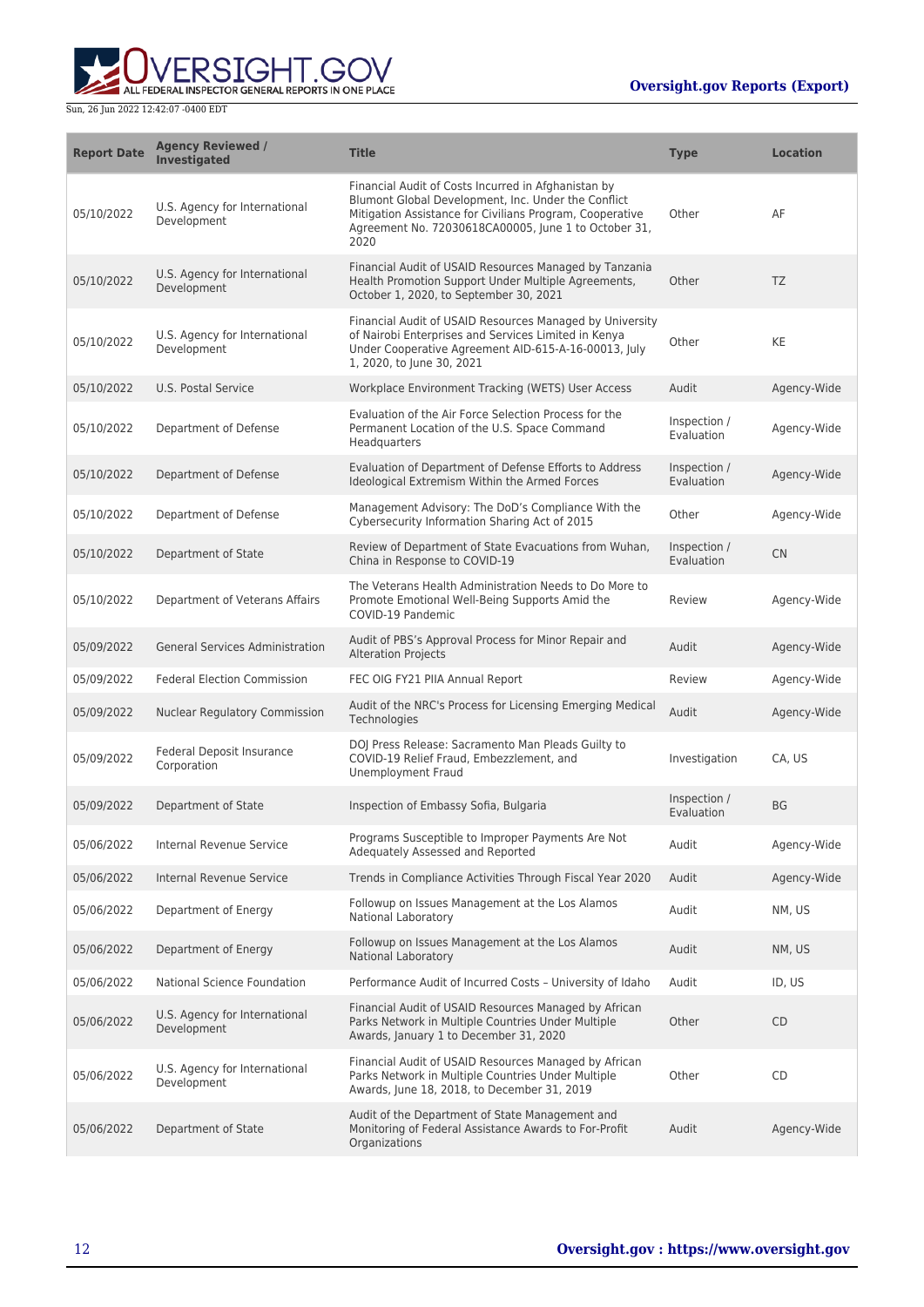



| <b>Report Date</b> | <b>Agency Reviewed /</b><br>Investigated                                                         | <b>Title</b>                                                                                                                                              | <b>Type</b>                | <b>Location</b>                                                                                                                                                                                    |
|--------------------|--------------------------------------------------------------------------------------------------|-----------------------------------------------------------------------------------------------------------------------------------------------------------|----------------------------|----------------------------------------------------------------------------------------------------------------------------------------------------------------------------------------------------|
| 05/05/2022         | Department of Veterans Affairs                                                                   | Comprehensive Healthcare Inspection of the Northport VA<br>Medical Center in New York                                                                     | Inspection /<br>Evaluation | $\bullet$ NY, US<br>$\cdot$ US<br>$\cdot$ US<br>$\cdot$ US<br>$\cdot$ US<br>$\cdot$ US                                                                                                             |
| 05/05/2022         | Department of Defense                                                                            | Management Advisory: DoD Health Care Provider<br>Concerns Regarding the Access to Complete and Accurate Other<br><b>Electronic Health Records</b>         |                            | Agency-Wide                                                                                                                                                                                        |
| 05/05/2022         | Department of Defense                                                                            | Audit of U.S. Indo-Pacific Command's Execution of<br>Coronavirus Aid, Relief, and Economic Security Act<br>Funding                                        | Audit                      | Agency-Wide                                                                                                                                                                                        |
| 05/05/2022         | Department of Defense                                                                            | Joint Audit of the Department of Defense and the<br>Department of Veterans Affairs Efforts to Achieve<br>Electronic Health Record System Interoperability | Audit                      | Agency-Wide                                                                                                                                                                                        |
| 05/05/2022         | U.S. Postal Service                                                                              | Mitigation of Findings Identified During Assessment and<br><b>Authorization Process</b>                                                                   | Other                      | Agency-Wide                                                                                                                                                                                        |
| 05/05/2022         | U.S. Postal Service                                                                              | Retail Systems Continuity of Operations                                                                                                                   | Audit                      | Agency-Wide                                                                                                                                                                                        |
| 05/05/2022         | Department of Veterans Affairs                                                                   | Comprehensive Healthcare Inspection of the VA New<br>Jersey Health Care System in East Orange                                                             | Review                     | $\cdot$ NJ, US<br>$\cdot$ NJ, US<br>$\cdot$ NJ, US<br>$\cdot$ NJ, US<br>$\cdot$ NJ, US<br>$\cdot$ NJ, US<br>$\cdot$ NJ, US<br>$\cdot$ NJ, US<br>$\cdot$ NJ, US<br>$\cdot$ NJ, US<br>$\cdot$ NJ, US |
| 05/05/2022         | Department of Justice                                                                            | Audit of the Office of Community Oriented Policing<br>Services Anti-Heroin Task Force Program                                                             | Audit                      | Agency-Wide                                                                                                                                                                                        |
| 05/04/2022         | Department of Veterans Affairs                                                                   | Purchases of Smartphones and Tablets for Veterans' Use<br>during the COVID-19 Pandemic                                                                    | Review                     | Agency-Wide                                                                                                                                                                                        |
| 05/04/2022         | Internal Revenue Service                                                                         | A Service-Wide Strategy Is Needed to Address Challenges<br>Limiting Growth in Business Tax Return Electronic Filing                                       | Audit                      | Agency-Wide                                                                                                                                                                                        |
| 05/04/2022         | Social Security Administration                                                                   | Follow-up on Deceased Beneficiaries and Recipients with<br>No Death Information on the Numident                                                           | Audit                      | Agency-Wide                                                                                                                                                                                        |
| 05/04/2022         | U.S. Agency for International<br>Development                                                     | Single Audit of Winrock International Institute for<br>Agricultural Development Combined for the Year Ended<br>2016                                       | Other                      | <b>US</b>                                                                                                                                                                                          |
| 05/04/2022         | Architect of the Capitol                                                                         | Contractors and Sub Contractors Marked Up Costs and<br>Intentionally Renamed Unallowable Line Items                                                       | Investigation              | DC, US                                                                                                                                                                                             |
| 05/04/2022         | Department of Veterans Affairs                                                                   | Comprehensive Healthcare Inspection of the VA Finger<br>Lakes Healthcare System in Bath, New York                                                         | Inspection /<br>Evaluation | $\bullet$ NY, US<br>• NY, US<br>• NY, US<br>• NY, US<br>• NY, US<br>• NY, US<br>$\bullet$ NY, US<br>• Agency-Wide                                                                                  |
| 05/04/2022         | U.S. Postal Service                                                                              | Transfer of Mail Processing Operations from Selected<br><b>Facilities</b>                                                                                 | Audit                      | Agency-Wide                                                                                                                                                                                        |
| 05/04/2022         | Social Security Administration                                                                   | Single Audit of the State of Texas for the Fiscal Year<br>Ended August 31, 2021                                                                           | Audit                      | Agency-Wide                                                                                                                                                                                        |
| 05/04/2022         | Committee for Purchase From<br>People Who Are Blind or Severely<br>Disabled (AbilityOne Program) | FY2020 and 2021 Risk Assessment of the Commission's<br>Government Charge Card                                                                             | Review                     | Agency-Wide                                                                                                                                                                                        |
| 05/04/2022         | Committee for Purchase From<br>People Who Are Blind or Severely<br>Disabled (AbilityOne Program) | Quarterly Audit Recommendation Status Report (2nd<br>Quarter, FY2022)                                                                                     | Other                      | Agency-Wide                                                                                                                                                                                        |